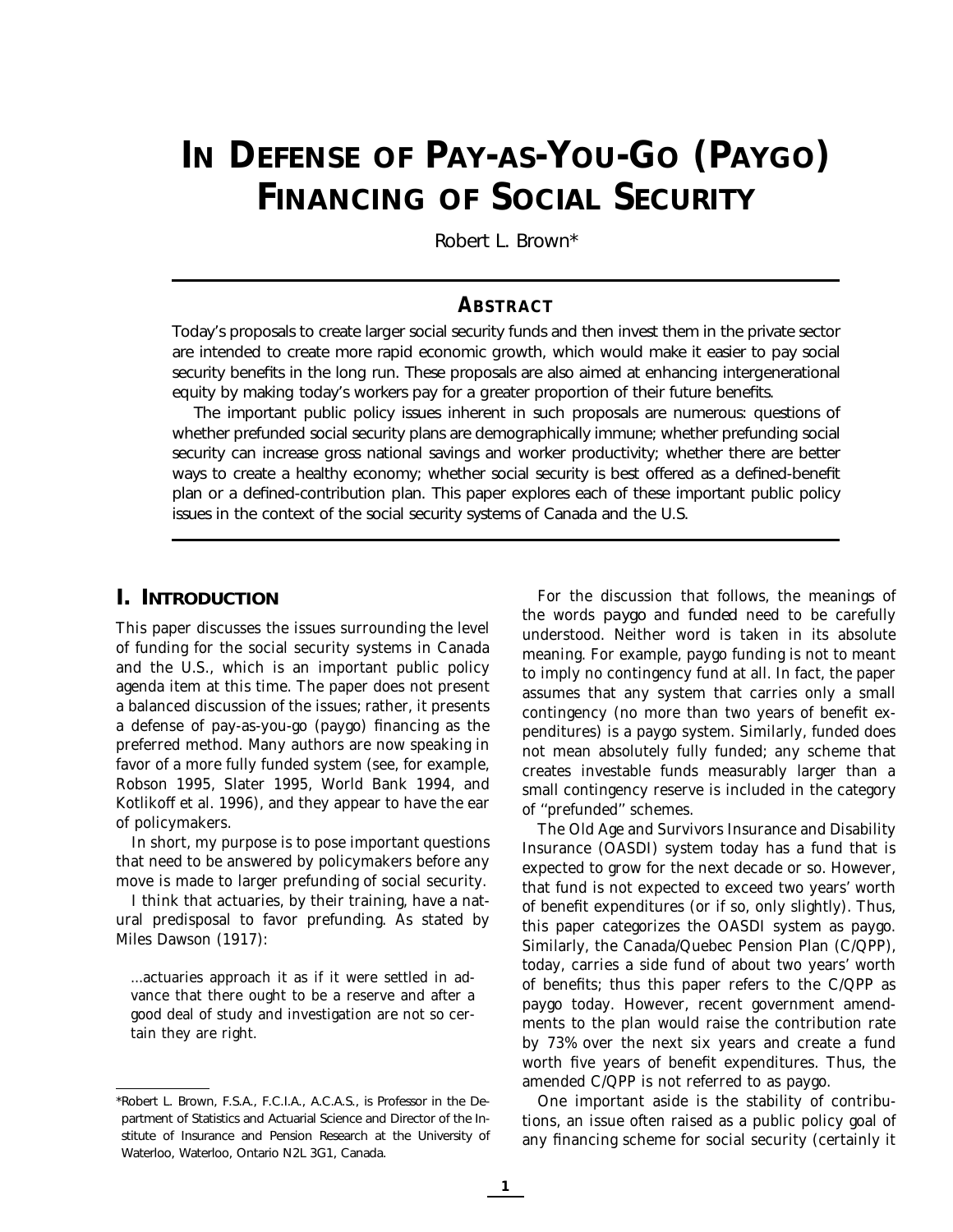was a prime motivating factor for recent amendments to the C/QPP). As discussed in the next section, the contribution rates for a fully funded scheme are a function of the real rates of return earned by the funds. Thus, a truly fully funded scheme does not create stable contribution rates. Rates rise and fall inversely to real interest rates. However, contribution rates fluctuate more than interest rates because each year's contribution must cover both the value of the benefits earned for the year and the actuarial experienced gain or loss on the benefits for all past years.

A pure paygo system has contribution rates that rise and fall with the ratio of retirees to workers and the rate of increase of national incomes. Thus, a pure paygo system also cannot have stable contribution rates. Both systems require immediate attention if any variable evolves other than the modeled expectations. However, either a paygo system with a small contingency fund or a partially funded system that can use its reserves to soften the immediate need for contribution rate changes can result in achieving level and stable contribution rates for long periods.

# **II. WHY THE INTEREST IN PREFUNDING SOCIAL SECURITY?**

Many industrialized nations are currently considering some form of prefunding of their social security systems; this is certainly true in Canada and the U.S. Proposals that have been put forth to change social security range from relatively small (for example, how a small proportion of surplus assets are invested) to very dramatic (for example, the total replacement of the present social security system with individual savings accounts, such as in Chile).

The supporters of these various proposals claim that today's younger workers and tomorrow's working generation will be better off with a changed social security system. But after a half century of relative stability in the philosophical underpinnings of social security, why the apparent sudden interest in change?

One of the driving forces for reform is the impending dramatic shift in the demographics underlying social security. These forces have been widely analyzed and are well understood. First, life expectancy has improved substantially and is continuing to improve. Statistics for Canada and the U.S. are given in Tables 1 and 2.

More important, however, are the impending demographic dependency shifts as we anticipate the movement of the baby boom out of the labor force and its replacement by the baby-bust cohort. This fast approaching force is seen clearly in Figures 1 (Canada) and 2 (the U.S.).

**TABLE 1 LIFE EXPECTANCY IN CANADA**

|                      | At Birth             |                      | At Age 65            |                      |
|----------------------|----------------------|----------------------|----------------------|----------------------|
| Year                 | Male                 | Female               | Male                 | Female               |
| 1921<br>1961<br>1991 | 58.8<br>68.4<br>74.6 | 60.6<br>74.2<br>80.9 | 13.0<br>13.5<br>15.7 | 13.6<br>16.1<br>19.9 |

Source: Statistics Canada.

**TABLE 2 LIFE EXPECTANCY IN THE U.S.**

|                      | At Birth             |                      |                      | At Age 65            |
|----------------------|----------------------|----------------------|----------------------|----------------------|
| Year                 | Male                 | Female               | Male                 | Female               |
| 1920<br>1960<br>1990 | 55.6<br>66.8<br>71.8 | 57.6<br>73.2<br>78.8 | 12.2<br>12.9<br>15.1 | 12.7<br>15.8<br>19.N |

Source: U.S. Life Tables.





From Brown, R.L. 1997. *Introduction to the Mathematics of Demography*. 3rd ed. Winsted, Conn.: Actex Publications. Copyright @ 1997. Reprinted with permission.

We have already experienced the economic impact of the baby boom in its youth and in its entry into the labor force. When baby boomers bought homes, house prices and mortgage rates rose measurably. When they entered the workforce, youth unemployment rates skyrocketed. Their entry into the labor force has also been blamed for dampening rates of productivity improvement as business chose to buy cheap labor instead of more expensive capital.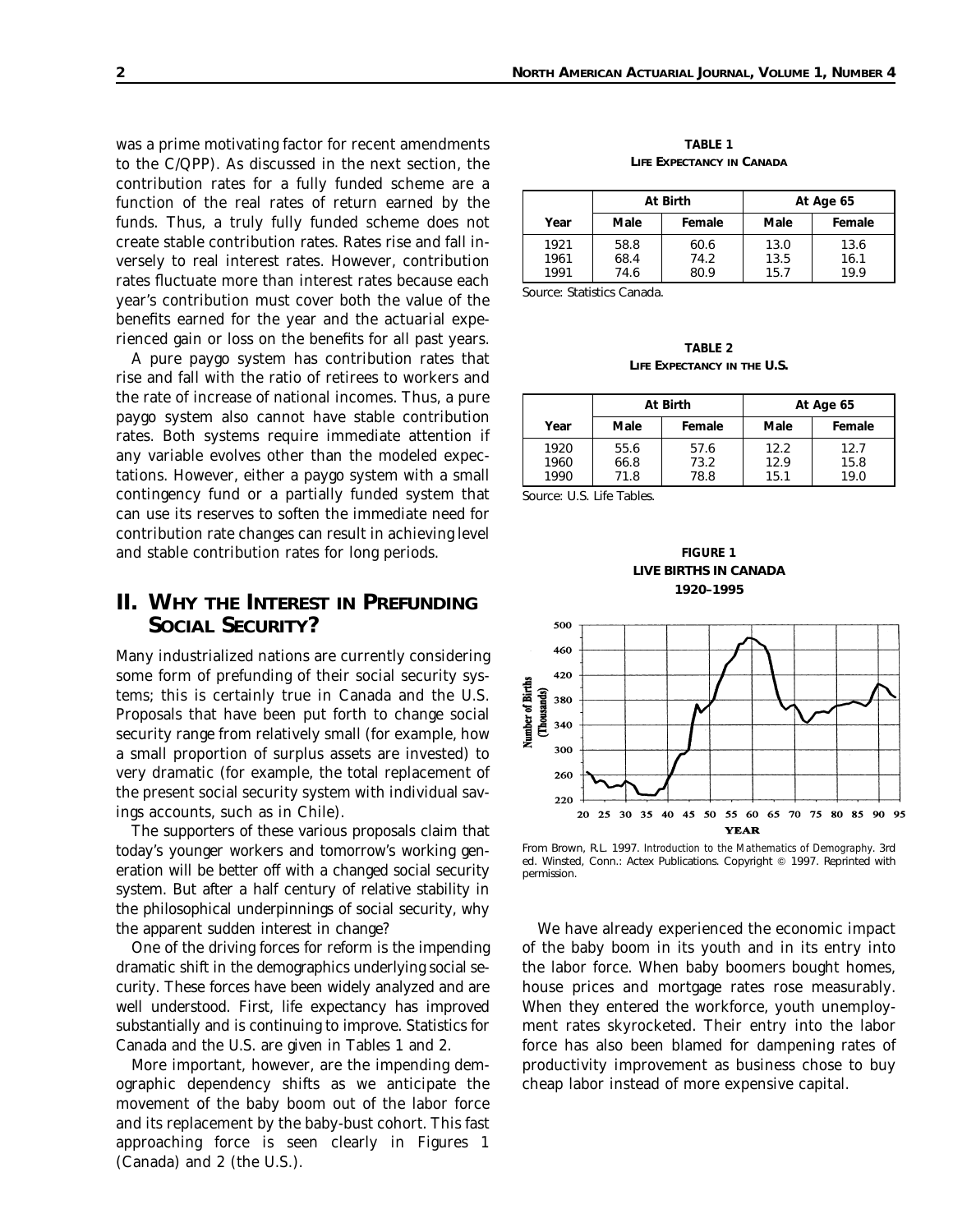

**FIGURE 2**

From Brown, R.L. 1997. *Introduction to the Mathematics of Demography*. 3rd ed. Winsted, Conn.: Actex Publications. Copyright @ 1997. Reprinted with permission.

Those who favor prefunding of social security to some extent argue that the resultant large asset pools can be invested to aid in overcoming the impact of these demographic shifts on paygo contribution rates. Through enhanced economic growth, it is said, faster wealth creation makes larger wealth transfers possible. For example, assume that the cost of retirement income security and health care for the aged today costs 12.5% of all wages from all workers. That means that a worker who is paid for a 40-hour week has to work 5 hours to take care of the benefits for the dependent elderly. Assume that over the next 35 years the ratio of elderly to workers doubles. With no change in worker productivity, each worker would have to contribute 25% of wages, or work 10 hours, to take care of the benefits for the dependent elderly. However, if every worker were to become twice as productive (which would require only 2% improvement per annum for the 35 years), then each worker would produce enough goods and services to meet the needs of the dependent elderly in the same 5 hours it takes today.

In terms of the direct funding of social security in Canada and the U.S., the ability of enhanced worker productivity to solve the financing problems as projected is more limited. In both Canada and the U.S., the accrual of benefits is linked to a wage base that is indexed to national wages. Thus, any productivity improvements that are reflected in national wages prior to retirement immediately create larger social security benefits at retirement. After retirement, again in both

Canada and the U.S., benefits are indexed to cost of living as measured by the consumer price index (CPI). Thus, it is only after retirement that increased worker productivity creates a discount rate in terms of the cost of social security. To achieve the full cost benefit of gains in productivity, price-indexed pre-retirement formulas would be necessary. For a full discussion of this matter, see Moorhead and Trowbridge (1977).

If prefunding social security results in faster wealth creation, then why wasn't social security established on a fully funded basis from the beginning? [For a more complete discussion of the history of this debate within OASDI, see Derthick (1979, Chapters 10/11).]

If social security is financed on a (paygo) basis, then the implicit ''rate of return'' of such a financing arrangement is the rate of increase of employment earnings (subject to social security contributions); see, for example, Treuil (1981). This, in turn, is normally highly correlated to the total of the growth rate of the labor force (including part-time work) and the per-worker rate of productivity increase.

A fully funded social security scheme has an actuarial discount rate equivalent to the real rate of interest (real rates because social security benefits are indexed to inflation).

According to the Canadian Institute of Actuaries (1996, p. 3), in the 1960s demographic and economic variables, if assumed long-term into the future (after a ten-year transition from existing values), favored paygo financing on the basis of cost. In particular, in the 1960s in Canada (when the C/QPP was introduced on a quasi-paygo basis), reasonable actuarial assumptions would have been as follows:

These underlying assumptions would have led to the following projected costs for Canadian social security as a percentage of payroll for paygo versus fully funded arrangements.

| Funding Arrangement   Percentage of Payroll | <b>Projected Cost as</b> |  |
|---------------------------------------------|--------------------------|--|
| Paygo (mature plan)                         | 11.0%                    |  |
| Fully funded                                | 16.5%                    |  |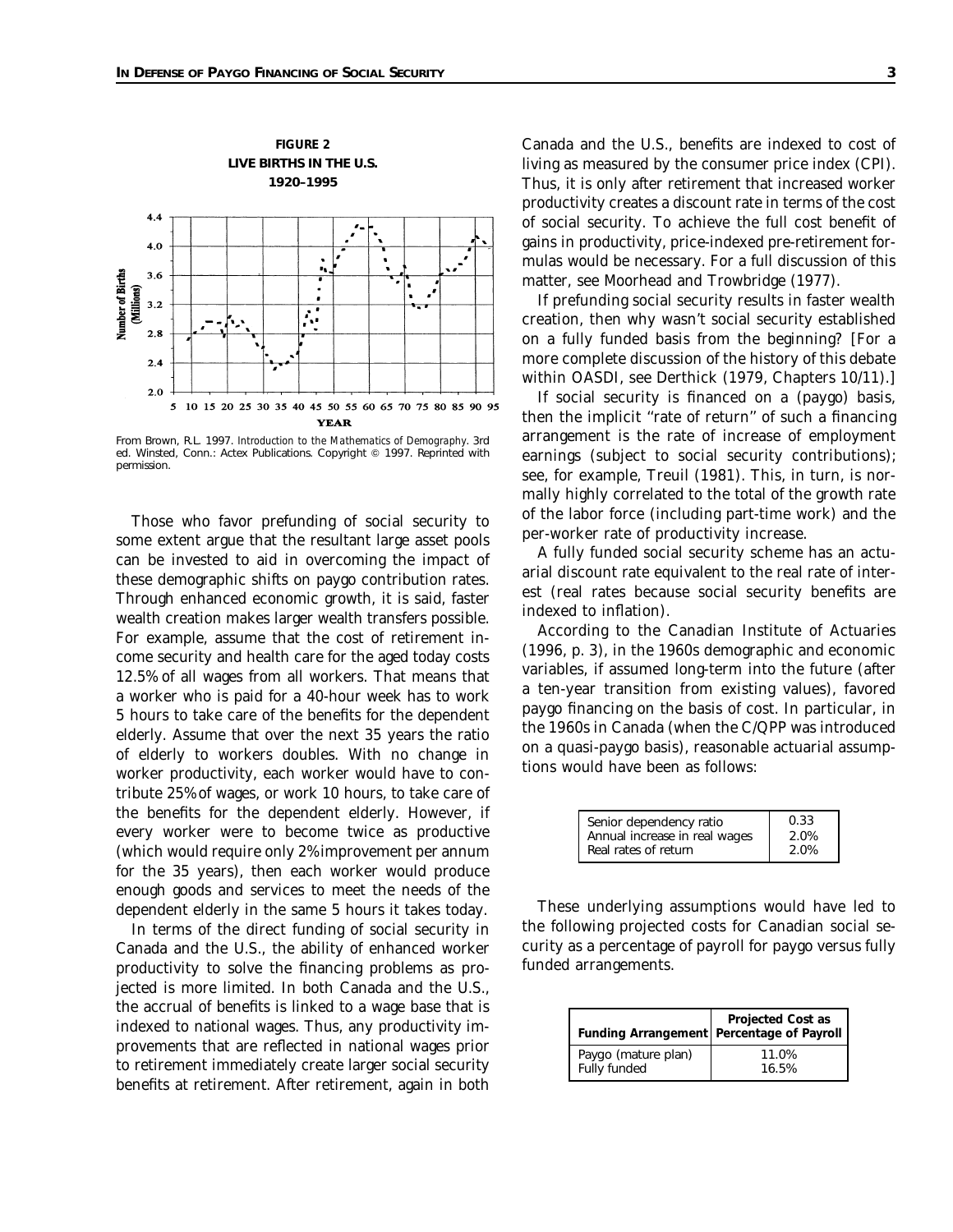But times have changed. The future is not what it used to be. Today's long-term assumptions (again after a ten-year transition from existing values) in Canada would be closer to the following (CIA 1996):

| Senior dependency ratio       | 0.40 |
|-------------------------------|------|
| Annual increase in real wages | 1.0% |
| Real rates of return          | 4.0% |
|                               |      |

These factors lead to the following projected costs:

| Funding Arrangement   Percentage of Payroll | Projected Cost as |  |
|---------------------------------------------|-------------------|--|
| Paygo (mature plan)                         | 14.5%             |  |
| Fully funded                                | 7 2%              |  |

While factors in the U.S. would not favor prefunding to the same extent, because real interest rates are lower and annual wage increases higher than in Canada, the forces now also favor fuller funding in the U.S. as well.

Hence the pressure to consider a shift to greater funding of social security. Just as paygo financing makes sense for cost containment when real interest rates are lower than the growth rate of real wages (as in the 1950s and 1960s), so too a conversion to more funding seems to make sense when real interest rates are higher than real wage growth prospects (as in the 1990s).

But is a prefunded scheme more secure? Can productivity rates be increased by prefunding social security? Are prefunded plans demographically immune? How long will factors favoring prefunding last? Would switching back and forth between financing arrangements be accepted as good public policy? These are the questions that should be posed by publicpolicymakers before any switch in funding methods is adopted. The rest of the paper explores many of these issues.

# **III. IS A FUNDED PENSION DEMOGRAPHICALLY IMMUNE?**

One problem with any discussion around the optimal financing arrangement for social security is confusion between what is true on a microeconomic basis and what is true on a macroeconomic basis.

This is sometimes referred to as the ''Fallacy of Composition,'' whereby it is assumed that what is true for an individual will necessarily be true in aggregate [see Barr (1993) and Krugman (1996)]. For example,

if I stand at a concert, I can see better, but if everyone stands, then no one has an improved view. Clearly, for an individual to save for retirement, consumption must be foregone during one's working lifetime, with money set aside in savings. These funds are then used to buy goods and services post-retirement. Thus, it would seem logical for a nation to provide for its citizens' post-retirement needs by designing a prefunded social security scheme that accumulates large account balances that can be used to fund post-retirement consumption.

Francisco Bayo (1988, p. 178), Deputy Chief Actuary of OASDI, says this turns out not to be true:

For Social Security, you cannot accumulate assets; that is, claims from somebody else's production. If we have a large amount of money in the Social Security trust funds, we have a claim on ourselves, which does not have much meaning. The truth is, whatever is going to be consumed—be it a product that you can get a physical hold of, or services that are very difficult to hold—those products cannot be stockpiled. They have to be provided at the time of consumption. No matter what kind of financing we are going to have in our Social Security program, you will find that the benefits that will be obtained by the beneficiary in the year 2050 will have to be produced by the workers in the year 2050, or just a few years earlier.

Nicholas Barr (1993, p. 220) says it even more strongly:

The widely held (but false) view that funded schemes are inherently ''safer'' than PAYGO is an example of the fallacy of composition. For individuals the economic function of a pension scheme is to transfer consumption over time. But (ruling out the case where current output is stored in holes in people's gardens) this is not possible for society as a whole; the consumption of pensioners as a group is produced by the next generation of workers. From an aggregate viewpoint, the economic function of pension schemes is to divide total production between workers and pensioners, i.e. to reduce the consumption of workers so that sufficient output remains for pensioners. Once this point is understood it becomes clear why PAYGO and funded schemes, which are both simply ways of dividing output between workers and pensioners, should not fare very differently in the face of demographic change.

Thus, a review of the literature indicates strongly that prefunded social security systems do not overcome the impact of the impending demographic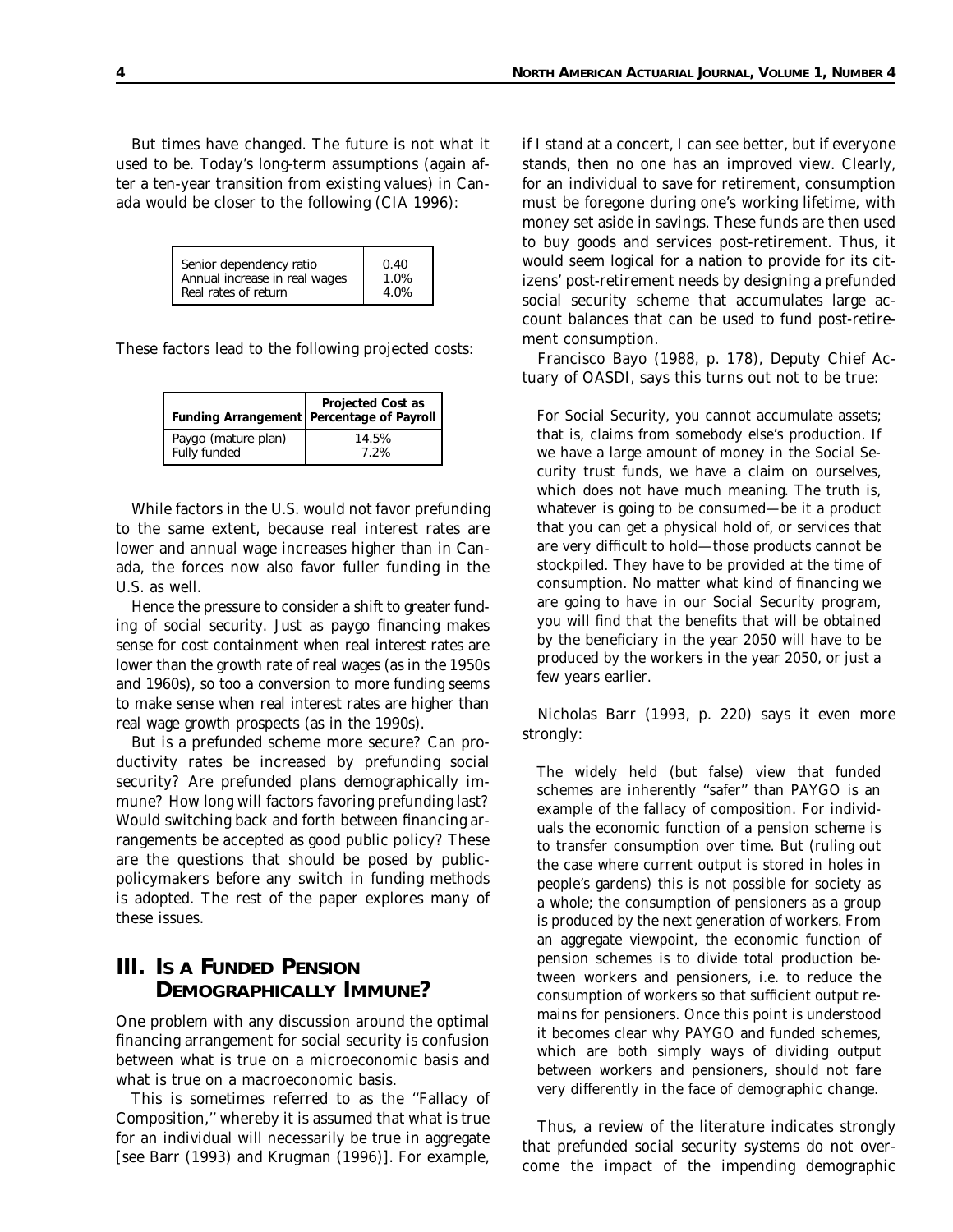shifts. (The paper discusses the countervailing impact of foreign investment later.) The pension income of any decade must come out of the national income of that decade. However, there may still be reasons to consider a prefunded scheme as economically advantageous.

As Barr (1993, p. 223) later allows, declines in the working aged population can be offset by increased productivity amongst the remaining workers or by increased labor force participation rates (for example, among women), so long as output is maintained. It is also, in principle, possible to maintain the consumption of both workers and pensioners with goods produced abroad, provided the country has sufficient overseas assets to do so.

The crucial variable is output. A decline in the labor force causes problems for any pension scheme only if it causes a fall in output; the problem is solved to the extent that this can be prevented. The choice between PAYGO and funding in the face of demographic change is therefore relevant only to the extent that funding (as is sometimes argued) systematically causes output to be higher.

Thus, we have arrived at two important truths. First, no pension plan, private (see Schieber and Shoven 1994) or public, prefunded or paygo, is demographically immune. Second, the real security behind any pension plan is a healthy economy. Wealth cannot be transferred until it is created. And the more wealth that is created, the easier it is to transfer some to the retired elderly.

For prefunding to have any consequence on the security of social security, three requirements must be satisfied (all three); namely:

- Prefunding must increase gross national savings
- Those increased savings must be invested in a manner that increases worker productivity
- The prefunding must be the best way to achieve the first two requirements. If there is an alternative public policy that can increase savings and worker productivity either more efficiently or with less risk, then (by definition) it should be the preferred route (this assumes that no two alternatives have exactly the same impact).

Given these three criteria, how does the literature grade the prefunding of social security as the preferred proposal?

Does the prefunding of social security increase gross national savings (versus, for example, increased hoarding or increased surplus on the current account

of the balance of payments)? There is an abundance of literature on this topic [for example, see Ricardo (1817), Daly (1981), Aaron (1982), Barr (1993), Burbidge (1987), or Atkinson (1995)], but no clear conclusion. This turns out to be a very difficult question if you allow for behavioral response (or Ricardian equivalence).

For example, we would think that the creation of a paygo social security system, which creates no assets but does provide real retirement income benefits, would necessarily decrease gross national savings. However, the literature finds that this intuitive impact can easily be offset (and was in the U.S. after the introduction of OASDI) by two behavioral responses. First, if the provision of social security results in earlier retirements for workers than would otherwise be possible, those workers will then save as much as before the provision of paygo social security to achieve full economic independence, even with earlier retirement (that is, they still have to save as much privately because they are now providing for a longer period in retirement).

Second, according to the literature, we must factor in the desire of people to create bequests to the next generation before we can know the impact of paygo social security on gross national savings. That is, when younger workers provide their parents with retirement income security through paygo social security, their parents, in turn, work hard to provide an inheritance for their children. Equivalently, there may be the removal of a negative bequest through the advent of social security in that workers no longer need to directly support their parents in retirement. The game may, therefore, be a zero net sum (see Barro 1974 and Poterba 1994).

Of importance here is the replacement rate provided by the social security system. In this regard, Canada and the U.S. are very similar. In both countries, a worker consistently earning the average industrial wage will realize a replacement ratio of about 40% from the total social security system (in Canada this includes Old Age Security and perhaps some Guaranteed Income Supplement). Poorer workers realize higher replacement ratios, and wealthier workers less. However, the social security system does not, in and of itself, provide full retirement income security—far from it. Thus, other forms of savings are essential. The arguments above about behavioral response may not be as applicable to systems that do provide full retirement income security (for example, some European systems).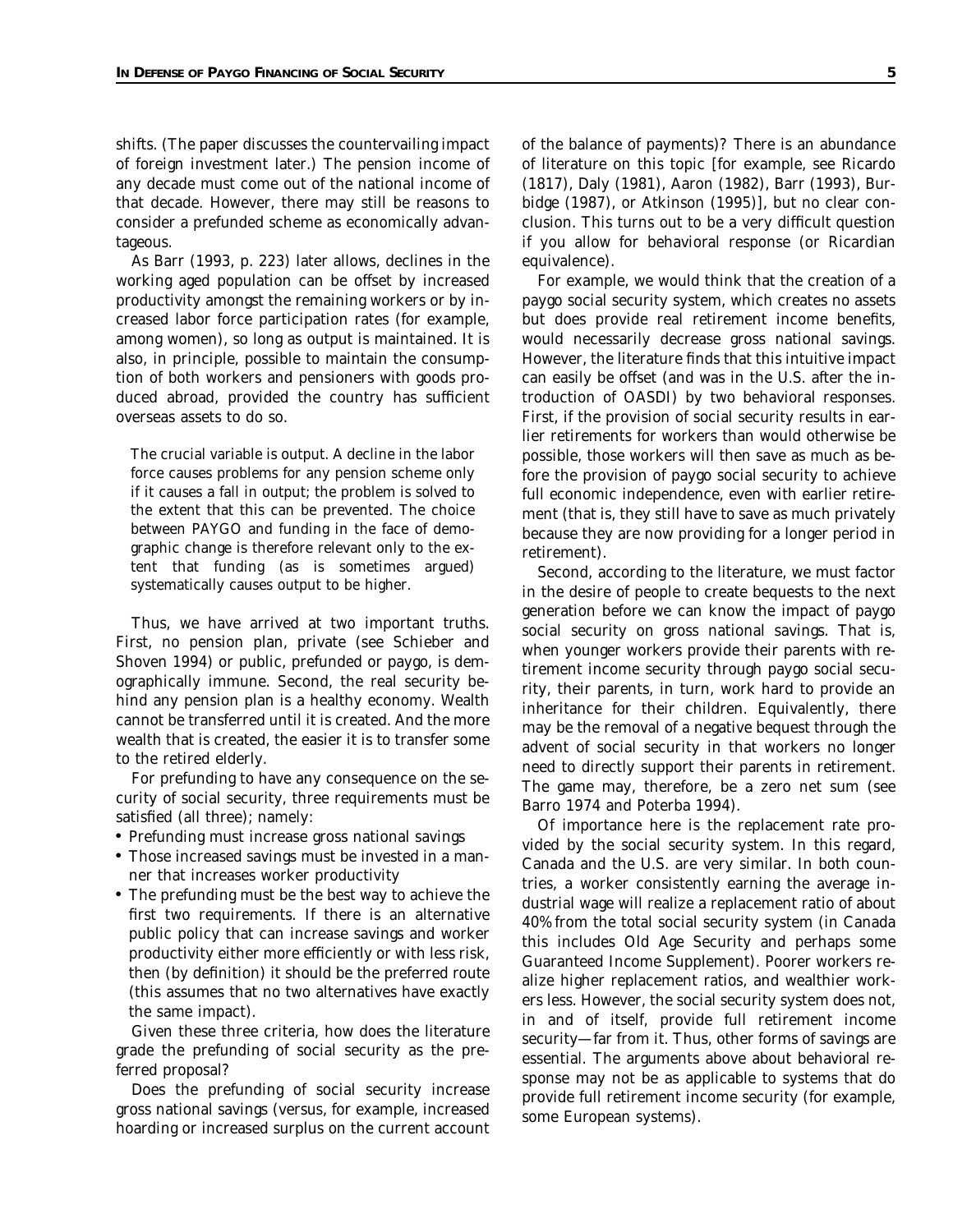In Chile, in 1980 when the social security system was financed on a paygo basis, the gross national savings rate was 21.0%. In 1981, Chile introduced a mandatory individual retirement savings scheme requiring 10% contributions from all workers (and nothing from the employer). The Chilean gross national savings rate dipped substantially in the early 1980s, and stood at 18.8% in 1991 (Uthoff 1993). In a more recent paper, Holzmann (1997) finds empirical evidence of both increased national savings and enhanced worker productivity in Chile after the 1981 social security reforms. However, Holzmann concludes that:

the direct impact of the reform on private saving was low, or perhaps even negative.

According to Holzmann, the increase in national savings and the increase in worker productivity were because of higher growth rates in the economy.

Even if gross national savings are increased, has the history of such schemes shown that these savings are invested in a manner that increases worker productivity?

Again, the literature is inconclusive. For every plan that seems to create a healthier economy, there are examples where funds are used for purely political purposes, to reward political friends, to prop up failing industries, or even straight fraud on the part of the political masters. According to Rosa (1982, p. 212), the experiences of Sweden and Japan (from whom one might expect above average results in this matter):

offer powerful evidence that this option may only invite squandering capital funds in wasteful, lowyield investments [which] should give pause to anyone proposing similar accumulations elsewhere.

Finally, even if the answers to our first two criteria were positive, is the raising of social security contribution rates to create investable funds the preferred policy option? Aaron (1982), after lengthy empirical analysis of the U.S. savings rates (personal, plus business, plus government, less depreciation) and labor force participation rates from 1930 to the late 1980s, says no.

If our objective is to increase the rate of capital accumulation, we should ask which instruments are best for achieving that end. Prominent on the list would be direct assaults on the federal deficit, incentives to business investment, and the withdrawal of incentives that promote inefficient investments...

I conclude also that if we wish to increase capital formation, the proper objective is the total saving rate, and that raising social security payroll taxes or cutting social security benefits is a poor device for achieving that objective unless we favor them on other grounds. (Aaron 1982, p. 51–52)

J. D. Brown (1972) provides another reason for not using social security to create investable funds as the preferred public policy alternative. He argues that social security should not become an instrument of fiscal policy. If the plan is prefunded to any great extent, then contribution rates or benefits might be moved up or down for the impact that would have on the general economy (for example, to dampen inflation). Social security should not be manipulated for such general fiscal motives, according to Brown.

This ''fiscal policy'' effect was seen in the Singapore National Provident Fund in the early 1980s. When substantial wage awards were made, these were "mopped up" by concomitant increases in the rate of contribution to the Provident Fund (Deutsch and Zowall 1988, p. 72–81).

# **IV. POLICY ALTERNATIVES**

A wide variety of proposals for the privatization of social security have been put forth. We examine several of these proposals in their broadest aspect (that is, not with any particular proposal in mind) and attempt to outline their advantages and disadvantages. ''Privatization,'' as discussed below, includes both a shift from paygo social security to more prefunding, with assets invested in the private sector (such as is occurring now in Canada) or the more radical change where a paygo system is replaced by a defined contribution individual-account system such as in Chile.

## **A. Keep Social Security as a Defined-Benefit Plan, but Invest Assets Privately**

Keeping social security as a defined-benefit plan, as is now the case in most systems, (including Canada and the U.S.) has a number of advantages, including low administrative costs. Also, by continuing the defined benefit nature of the program, all participants share in the risks inherent in saving for retirement, including inflation, mortality, selection of investments, and the risk of variable rates of interest at the time when accumulated assets are used to buy a retirement annuity or other retirement income vehicle. Further, it is relatively easy to include important ancillary benefits in a defined-benefit plan, such as disability income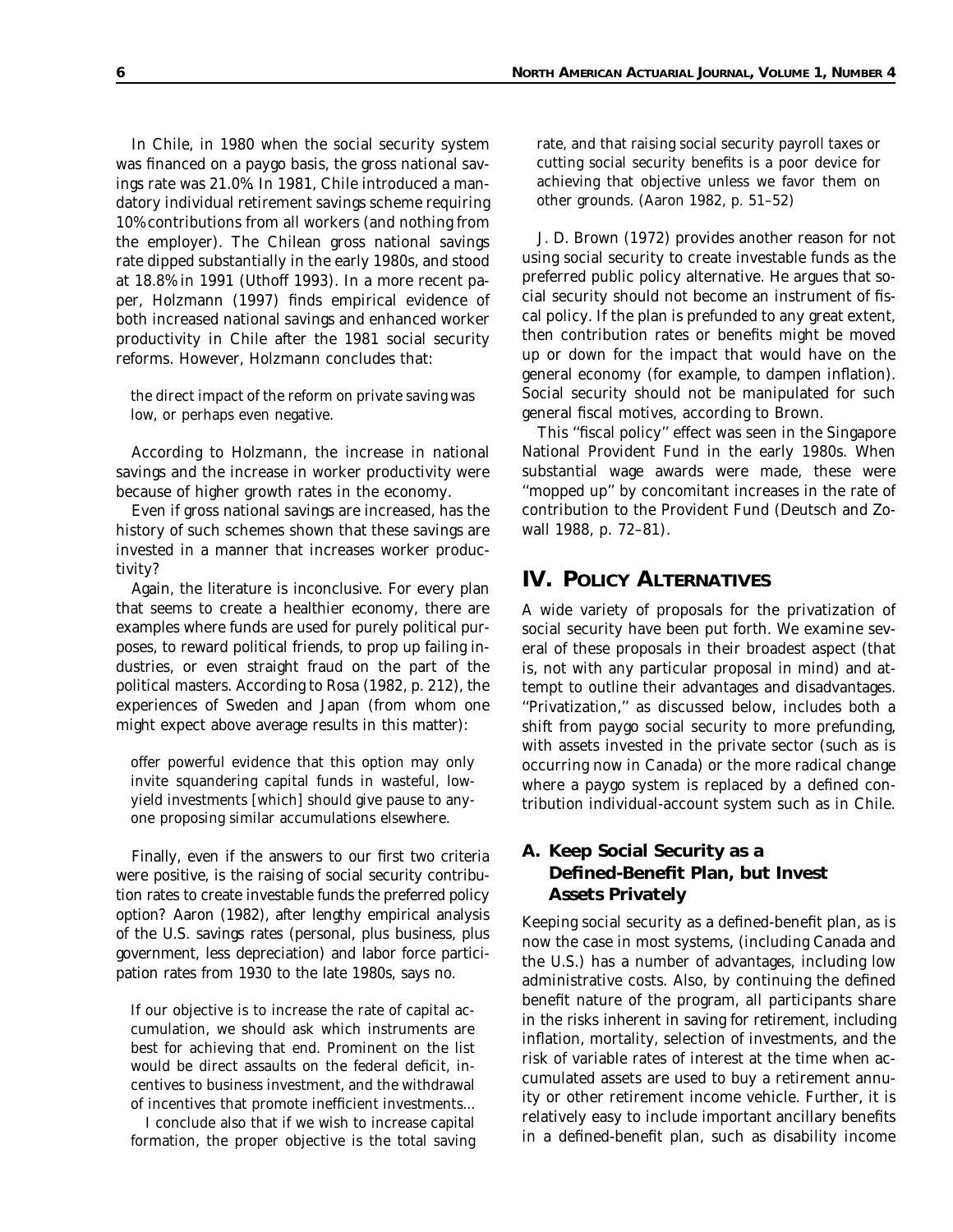and survivor income benefits, without having to take regard for the risk profile of any individual participant.

However, the establishment of a higher level of prefunding, and the creation of significant investable funds, as is happening in Canada at this time, have many associated problems. First, if the assets are invested totally in government bonds, has anything been gained over a purely paygo system? Workers are both social security contributors and taxpayers, and it is doubtful that they care about the destination of their paycheck deductions, only the total. In this regard, as the social security system builds up prefunded assets and buys government bonds, governments can use these funds to finance their expenditures while either not raising taxes or actually lowering them. Thus, workers experience higher social security contributions than would be necessary under pure paygo financing, but lower general tax rates. The total, however, has not changed as to size or timing.

Similarly, when the baby boomers start to retire, they will demand the return of their government bond IOU. While social security contribution rates will not have to rise when the demographic shift takes place, taxes will have to be raised to pay off the redeemed bonds (unless the government is completely debt free and running an operating surplus). Again, the total burden on workers is exactly the same, in both size and timing, as it would have been on a pure paygo financing basis.

As an aside, the impact on an individual worker may not be quite the same, however. This is because of the difference in effect between a progressive tax regime versus a flat (some would say regressive) payroll tax for social security. Thus in the lifetime of a worker in the baby-boom generation, the impact of fuller funding would be an increased regressive social security payroll tax but decreased progressive income taxation during the working years, and an increased progressive income tax during retirement.

Thus, except for the important psychological impact that by each generation paying for its social security ''in full,'' they gain a higher moral level of claim on their prospective benefits, the prefunding of social security with all assets being government bonds seems rather pointless. In reality, the financing is still paygo. The total cost of social security to the workers has not changed in any way. In fact, it may work against the creation of a healthier, more productive economy, if these funds are merely used by the government to finance deficits based on consumption-targeted spending (for example, welfare payments). This may be especially important in the U.S. where the OASDI annual surplus is included in the unified federal budget and can be used to mask deficits. The only real debate here is whether payroll taxes (which is what social security contributions are seen to be) have a different impact on labor force productivity than other forms of taxation. This matter is discussed in detail later in the paper.

## **B. What if the Decision Is To Invest in Private-Sector Assets?**

First, we would have to determine whether the macroeconomic balance sheet has changed at all. That is, if social security stops buying government bonds and buys corporate debt and equities, but the private sector commensurately decreases its purchase of corporate debt and equities and substitutes government bonds, then nothing has changed in total. If the result is not a zero-sum game, then presumably governments have to find new funding means for their debt. One would expect the government would have to raise its bond interest rates to make this happen. Ultimately, these higher interest charges fall back onto the workers.

Even if that zero-sum game is not the outcome, the ability of a prefunded system to create more savings is highly debatable, as is the ability of such savings, if realized, to create higher productivity. However, the expectation of productivity gains is higher if assets were invested in the private sector, rather than in government bonds, if the economy is undercapitalized. That is an essential part of the public policy process—the determination of the extent to which the economy is undercapitalized.

This ''increased savings'' could have a perverse effect if it inhibits consumer spending. By saving, we could create the ''paradox of thrift,'' whereby business does not spend on plant and equipment when consumption declines, even with enhanced savings. This is exactly what happened in the Great Depression.

Who will decide how these assets are to be invested? Will they be used for political purposes, for lemon-aid (that is, to prop up ailing industries), or will they end up producing higher levels of wealth creation? Should the investment of these assets be restricted to the domestic market? If so, will that not mean that the social security funds (and government) will have an undue level of control over domestic capital markets and society?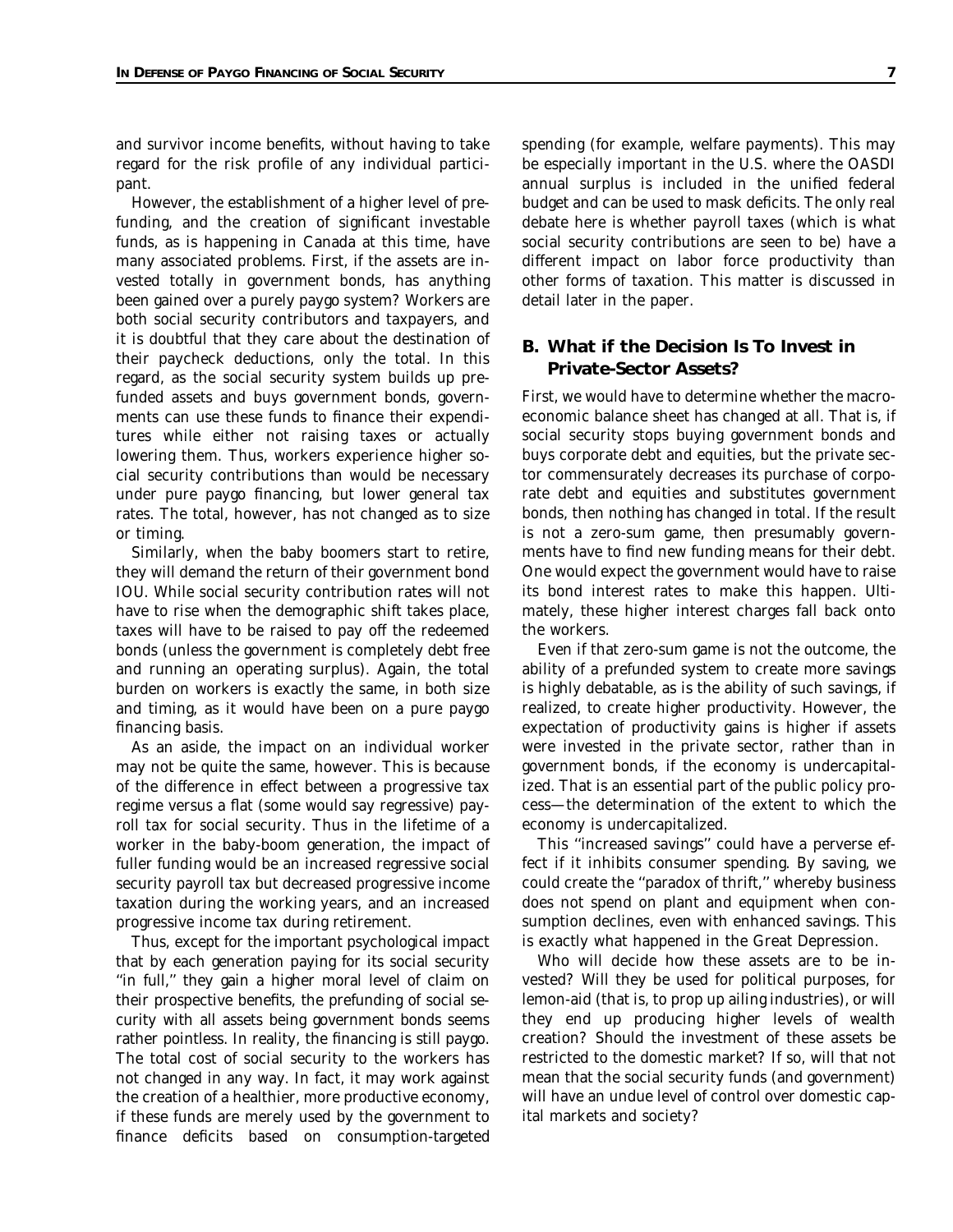This was discussed in some detail in the U.S. in 1935 (see Derthick 1979). Under the proposed amendments to the C/QPP, the Canadian government will establish a panel of experts who will work at arms length from government to invest the funds that will now accrue.

What if the investment is done passively, to achieve an index rate of return? Can the capital markets remain efficient if the majority of investment funds are passively invested? Such funds follow the market rather than leading it. Private capitalism works because management is forced by stockholders to excel. How do passive funds achieve this?

Are there enough high-quality assets available to invest wisely the several hundreds of billions of dollars (trillions in the U.S.) that will become available? This is a particularly interesting point. The funds of a prefunded social security scheme will build up rapidly now as the baby boom prefunds its benefits. However, the same baby-boomers will also be saving in their own pension plans and individual accounts for the remainder of their retirement needs. In fact, there are many who claim that today's hot stock market is the result of the influx of these new funds (without any privatization of social security). Thus, it could be argued that the social security system will be buying when asset values are high.

Then, when the baby boom retires, it will force the liquidation of the social security funds to a great extent, again at the same time as the baby-boomers are liquidating their other retirement plan assets. As stated by Schieber and Shoven (1994):

This could depress asset prices, particularly since the demographic structure of the United States does not differ that greatly from Japan and Europe, which also will have large elderly populations at that time.

Thus, it can be logically argued that a prefunded system is doomed by being in the position of buying high and selling low. In fact, this logical argument concludes that the assumptions upon which the arguments for prefunding social security are based are internally contradictory. The move to prefunding is grounded on the assumption that real rates of return will continue to exceed the growth rate in real wages. If that weren't true, then paygo financing would be preferred. However, how can we continue to expect these current high real rates if we create hundreds of billions of new gross national savings and investable funds?

As an important aside, if the baby-boomers attempt to retire over a very short time horizon (they were

born over a 15-year period), the drop in asset values intended to fund their retirement if all these assets were offered for sale at the same time, combined with the rise in the price of goods and services as we turn to the baby-bust generation for production of these goods and services, means that realized real retirement income will be lower than expected. That is, there will be free market incentives for later retirement regardless of what is done within the social security programs (Goss 1988, p. 304).

Offshore investment might be preferable for at least three reasons. First, as previously stated, the domestic capital market is not large enough for the prudent investment of such large funds. Second, diversification of risk in any portfolio is generally advised. Third, by investing in countries that do not share the aging populations of Canada or the U.S. (that excludes all of Europe, Japan, Australia, and New Zealand), or countries where workers do not care to retire at some fixed or early age (presumably developing nations), it might be possible to dampen the impact of the impending retirement of the baby-boom generation in North America. This might be referred to as demographic profile diversification. Interestingly, this might also decrease or eliminate the need for government-sponsored foreign aid.

However, this is not without some significant investment risk and political difficulties. One could expect heated debate if it were suggested that social security should build up large investable funds, only to have them invested offshore.

There are other problems associated with a prefunded social security, however, even if invested widely in the private sector. First, prefunded schemes are exposed to the risk of unforeseen inflation (that is, inflation that decreases real rates of return) because of the length of time between contribution and payment of retirement income. In this regard, inflation nearly destroyed several funded schemes in Europe earlier in this century (for example, France and Germany—see Linton 1935, p. 365). This may be one reason that these schemes now are funded on closeto-paygo financing. Prefunded provident funds that exist in many developing countries are also experiencing problems with the effects of inflation.

Second, with the creation of these large investment funds, there will be strong and continuous pressure to expand social security benefits in an era when such expansion would be misguided public policy. The history of the C/QPP provides strong evidence for this. Because of low early contribution rates and a healthy contingency fund, politicians steadily increased the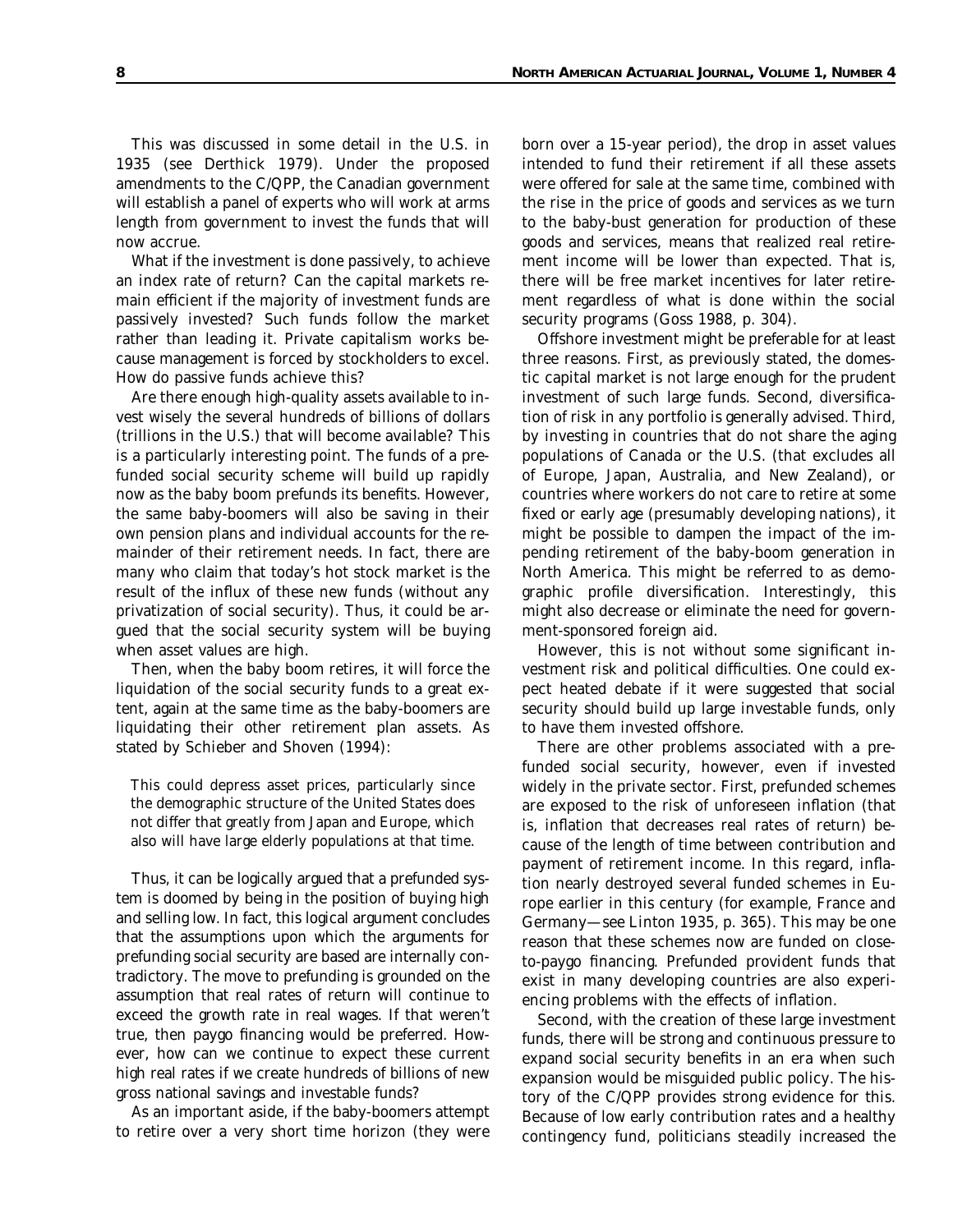benefits of the C/QPP during its first 25 years. Based on the latest actuarial projections, of the 14.2% ultimate contribution rate required to fund the C/QPP, 2.4 percentage points come from the expansion of benefits just mentioned (Canada 1996, p. 46). This reason also was often used to continue basic paygo financing for OASDI over its early years [see Derthick (1979, Chapter 11)].

Finally, the creation of funds to invest requires that social security contribution rates must be set higher initially, in the short run, than those required under pure paygo financing. Is this optimal public policy? There are several reasons why the answer might be no.

First, there is evidence that social security contributions, whose impact is the same as payroll taxes, could hurt job creation.

These [social security contribution rate] increases have had and will continue to have a negative impact on the labor force. By [between 1986 and] 1993, the rise in contributions by employers and employees had reduced employment and the participation rate by nearly 26,000 jobs and 0.12 percentage points, respectively. By the year 2016, the increase in C/QPP contributions will have reduced the participation rate by approximately 0.5 percentage points. (Italianno 1995)

This effect is especially pronounced if social security taxes are levied on only part of the worker's income (for example, in Canada, C/QPP contributions are levied only up to the year's maximum pensionable earnings, which is roughly the average industrial wage, while in the U.S., contributions to OASDI cease at \$65,400 in 1997). Raising social security contribution rates would have the effect of providing an incentive to pay for overtime instead of hiring new staff. Would it not be preferable to assist job creation now, even if it means higher potential contributions when the baby boom retires, but also when there could easily be labor shortages?

Second, social security contributions are a part of total government taxation. There must be a maximum rate of taxation beyond which actual cash tax receipts decline. Prior to this, resistance to increased taxation will be evident in the proportion of the economy that evades taxation (that is, the underground or cash economy). So long as there exists government debt, is it optimal government policy to increase social security contributions to create huge social security funds or to increase some other form of tax and

decrease the deficit and the debt? The level of noncompliance in the Chilean system can be partly explained by this taxation-limit phenomenon.

Third, there may be better ways to increase national savings rates and productivity than to prefund social security. Any government action that increases saving for retirement could be substituted for prefunded social security if the goal is to increase savings and productivity. Clearly, the increased (mandatory) contribution rates needed to prefund social security will decrease the total dollars that can be saved for retirement in any other vehicle and lessen the amount invested in private alternatives. It is surprising, therefore, not to hear more opposition to the prefunding of social security from private-sectorretirement professionals.

Mandating employer-sponsored private pensions or even creating stronger incentives (or weaker disincentives) to private pensions and individual savings accounts (RRSPs in Canada) could have the same effect on savings and productivity. In fact, it might be preferable because it does not bring with it the possibility of undue government influence and does not create any pressure for increasing social security benefits (Derthick 1979, Chapter 11). Is it not better to concentrate on the economic goals directly, rather than on the attempt to achieve them as a by-product of social security financing?

It seems very strange that in both Canada and the U.S. the government is seriously considering a prefunded social security scheme, while at the same time it is putting more limits on the ability of employers and workers to save through private pension schemes and individual accounts (see federal budgets in both countries over the past five years). As long as there is an alternative to prefunded social security that can have the same probability of enhancing savings and productivity, then, for the reasons just listed, it should be the preferred public policy.

Earlier I noted that the prefunding of social security might create a higher moral claim for the generation that paid for the full cost of benefits. This argument is stronger if the assets so created are invested in the private sector, as opposed to buying government bonds. Through the social security system, workers would become owners of capital and could expect to receive a fair rate of return on this capital after they retire. Although this is a strong argument, it still depends entirely on this capital being new and additional and on the capital being used to enhance worker productivity. Again, the basic truths have not changed.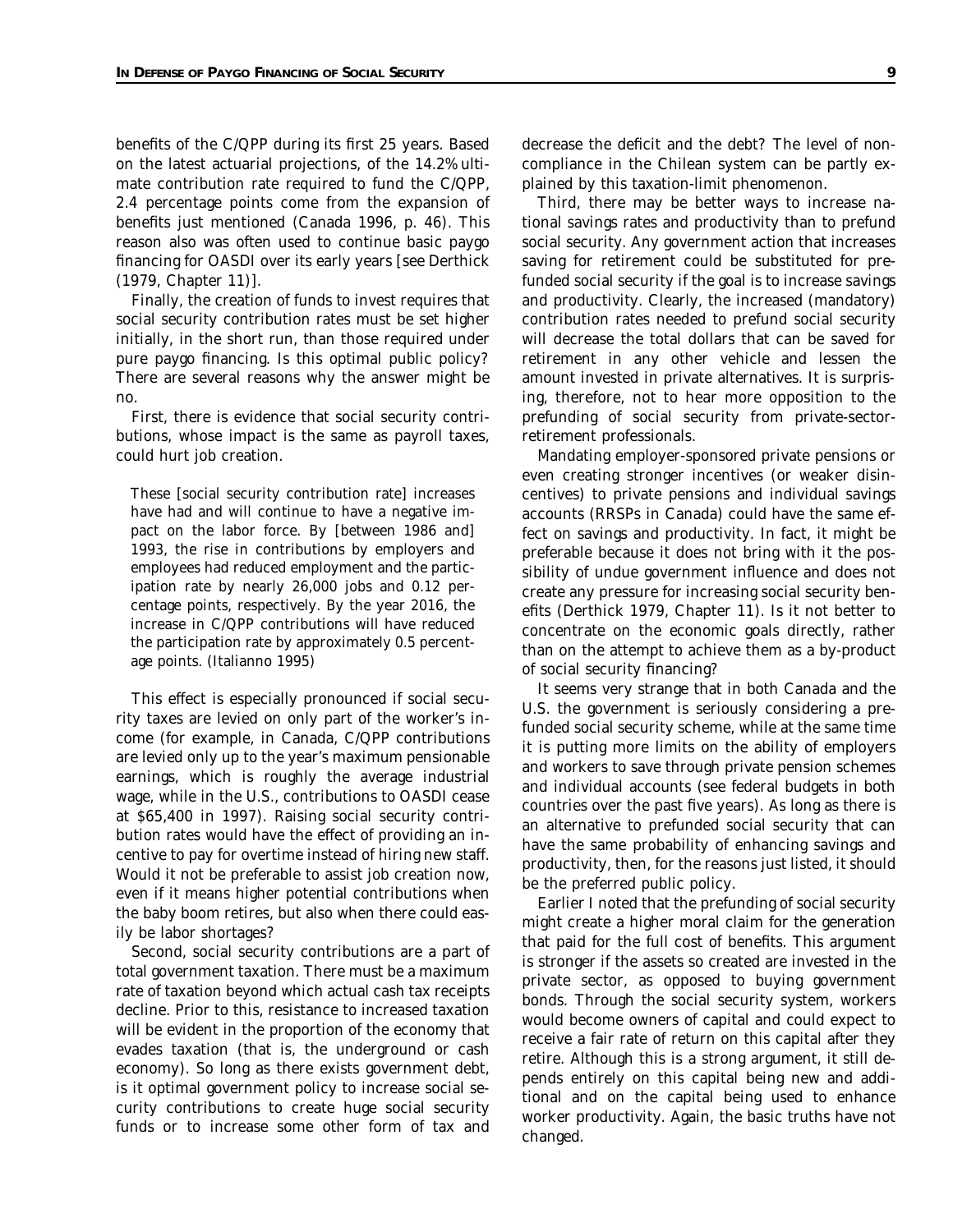## **C. Change Social Security to a Defined-Contribution Plan**

Another possibility is to turn the present defined-benefit social security system into a defined-contribution scheme in which participants decide how their individual funds are invested. This is an analogy to the Chilean social security reforms, which are discussed more in Section II.D. Several countries have reformed their pension systems along the same lines as Chile did in 1981, including Peru in 1993, Argentina in 1994, Colombia in 1994, and Mexico in 1997. Others considering it are Bolivia and Ecuador.

Certainly it is possible to retain many of the obvious advantages of today's social security system within a defined-contribution scheme. All workers can be covered. Vesting can be immediate. Portability is a given. However, such a shift also has several disadvantages.

First, all the risks of a defined-contribution plan, including the investment risk, the inflation risk, and the mortality risk would fall on the shoulders of the individual worker instead of being shared across the entire population and across generations. As a result, any resulting assets would be invested in less risky instruments than if the plan were left as a definedbenefit plan but in the private sector. This, in turn, would be expected to result in lower long-term rates of return. This is extremely important since, for example, 1% of extra return over the lifetime of a worker would result in a pension that is about 24% larger (see Adams 1967). Even if the only concern is the cost of purchasing an annuity at the time of retirement, 2% of extra return translates into a retirement annuity that is about 17% larger for a fixed purchase price (Coward 1991, p. 66).

Second, the ancillary benefits of the present social security system, including disability and survivor benefits, would be lost or would have to be replaced by a parallel system of some kind. In Chile, extra contributions are required for these benefits, which are purchased from private insurers.

Third, administrative expenses for such a scheme would be much higher than under today's system. In Chile, with advertising costs and sales commission, expenses have run from 12% to 15% of cash flow versus the 1.3% expense ratio for the C/QPP, and 0.8% for OASDI.

Fourth, there may not be enough high-quality assets to match the investable funds now available. In times of poor investment returns, the government may be blamed and may be asked to provide minimum guarantees (which lead to economic distortions and possible antiselection).

Fifth, there is no wealth distribution in such a scheme. A worker who is poor throughout his or her working lifetime is guaranteed poverty in retirement. Similarly, the wealthy worker is guaranteed a wealthy retirement, aided by the tax advantages provided the scheme. In Chile, the results have actually been regressive. Because many of the sales and administrative expenses are per account and not per dollar of cash flow, smaller accounts have paid higher expense ratios than larger accounts.

Sixth, without special legislation, females retire with lower retirement income than males of identical work and contribution records, because of the higher female life expectancy. In Canada, females would also lose the child-rearing dropout provisions of the C/QPP. In the U.S., the dependent spouse benefit would disappear.

Seventh, the transition generation may have to pay twice: first, to fund the new defined-contribution scheme and, second, to pay for the accrued actuarial liability of the previous system (that is, the benefits promised by the previous system or about \$600 billion in Canada and about ten times that in the U.S.). Note that it would be 30 to 40 years before the new defined-contribution scheme could pay out anything close to full benefits. In the meantime, the government is responsible for the previous accrued liability runoff. These accrued liabilities are now explicitly part of the national debt. If this debt is financed with something like the recognition bonds being used in Chile, then the first generation under the new scheme would have to pay for both its own new scheme and the debt of the recognition bonds for the previous accrued liability.

The economic impact of this is not immediately clear. Under a paygo social security system, there is an implicit government debt equal to the unfunded accrued actuarial liability of the system. By shifting to a defined-contribution system and issuing recognition bonds equal in value to the accrued benefits of qualified workers, the government has simply made this debt explicit. The recognition bonds do not have to be paid off by the first generation of workers any more than any one generation of workers is expected to pay off the national debt. However, to the extent that it is actually financed in this manner, the transition generation faces double taxation and is poorer to that extent. (The next generation is equivalently wealthier by not having this debt.)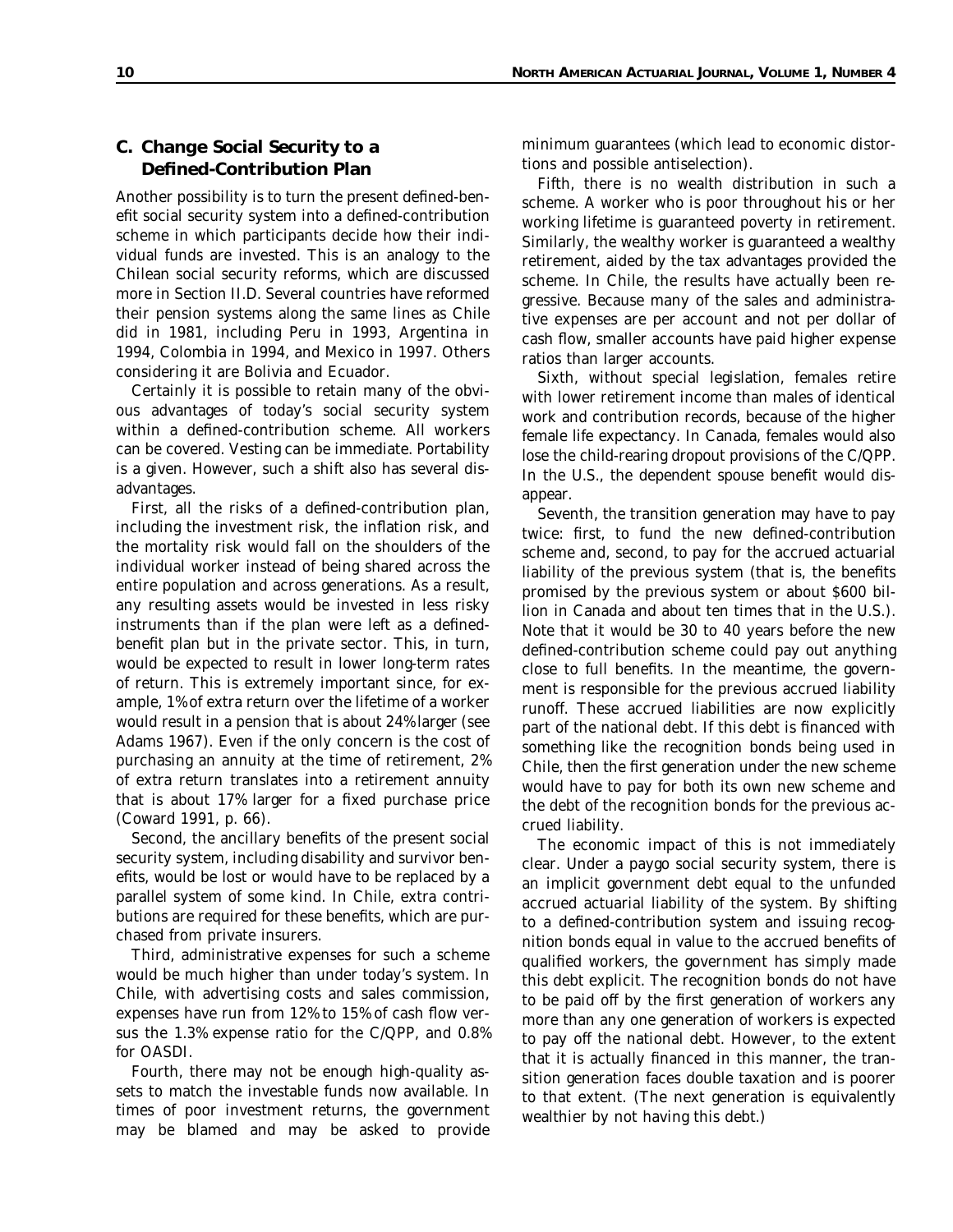Eighth, if the Chilean experience is any indication, there will probably be a need for some government guarantee of a minimum benefit under the new system (which, unless designed skillfully can be open to abuse and antiselection).

Finally, is there political justification for a free government forcing individual savings when there is no wealth distribution component? As long as there is some income redistribution, the general welfare argument can be used to defend such systems, but what happens when there is no wealth distribution?

#### **D. The Chilean Model Reviewed**

The new Chilean social security system was decreed in 1981. Rather than a government-run paygo scheme(s) (as had previously existed in Chile), the new system requires that employees contribute 10% of pay to 1 of 15 investment fund agencies (called AFPs). There is also a 3.5% (approximately) contribution to cover disability income benefits and survivor benefits (provided by private insurance companies). Employers do not contribute, nor do members of the military or self-employed. At the time that these 13.5% contributions were mandated, workers were granted an 18% pay increase (employers incurred this increase but saw their large social security contributions disappear).

Of all eligible workers, 86% are affiliated with the new system, but only 55% of the labor force are contributing members. This represents a high level of non-compliance, apparently mostly from poor workers who will receive the minimum benefit regardless. The government is responsible for all accrued liabilities of the old paygo system and has issued recognition bonds equal in value to the accrued social security benefits for all previous participants who qualify (workers who only had a very short work history under the old social security system were not given any recognition of their accrued benefits). The government also limits the extent to which the rate of return provided by one pension fund can fall below that of the average AFP rate of return and, after annuitization, guarantees annuity payments if the insurance company fails (100% of the minimum pension is guaranteed, plus 75% of the rest of the benefit up to a specified limit). Finally, the government guarantees a minimum benefit under the new system for those who have at least 20 years of coverage under both the old and new plans. If the individual account plus the value of the recognition bond do not create a pension of 85% of the legal minimum wage (90% for those aged 70 or over), or about

30% of the average wage in the country, the government pays the difference. The costs of these guarantees are financed through general tax revenues, which is equivalent to paygo financing.

If the new AFP system can earn an average 7% real rate of return over the lifetime of the average worker, then the new system should provide benefits as large as the old paygo system (assuming only a small change in life expectancy). While the plan did earn such rates in its early years, these would be considered to be very high for a mature economy.

Under the new plan about 40% of total assets are invested in government bonds, which means that to that extent the new plan is still paygo.

As noted earlier, in 1980, under the old paygo financing system, gross national savings in Chile were 21.0% of GDP. After the introduction of the new mandatory individual savings scheme, savings rates dipped in the 1980s and stood at 18.8% of GDP in 1991 (Uthoff 1993).

Obviously, the system includes only wage and salaried employees (for example, not homemakers), and retirement benefits are a direct function of lifetime earnings. That is, there is no redistribution of wealth in the system except for the guaranteed minimum benefit.

All risks (for example, the investment risk, inflation, mortality) are transferred to the individual worker, except for the minimum guarantees listed above.

This generation of workers will, in effect, be paying twice, once to fund their own retirement through the new system (through contributions) and once to pay off the recognition bonds for the accrued liabilities of the old paygo system (through general taxation).

AFP expense ratios for sales commissions, advertising, and general administration are high. Myers (1992) reported that they are 15% of the contributions (higher for lower-wage earners and lower for higher contributors, because part of the fee is flat rate, which makes them regressive). Some estimates now put total sales costs as high as 26% of contributions (Orgill 1996), as salespeople, trying to maximize their commissions, encourage members to switch funds often. This is such a concern that Chile is considering placing restrictions on the ability to switch (such restrictions already exist in Argentina). These Chilean expense ratios compare to ratios of 1.3% for the C/QPP and 0.8% for OASDI.

Almost all (99.8%) of the assets are invested in the Chilean economy. This appeared to be sound policy in the early years of the system because rates of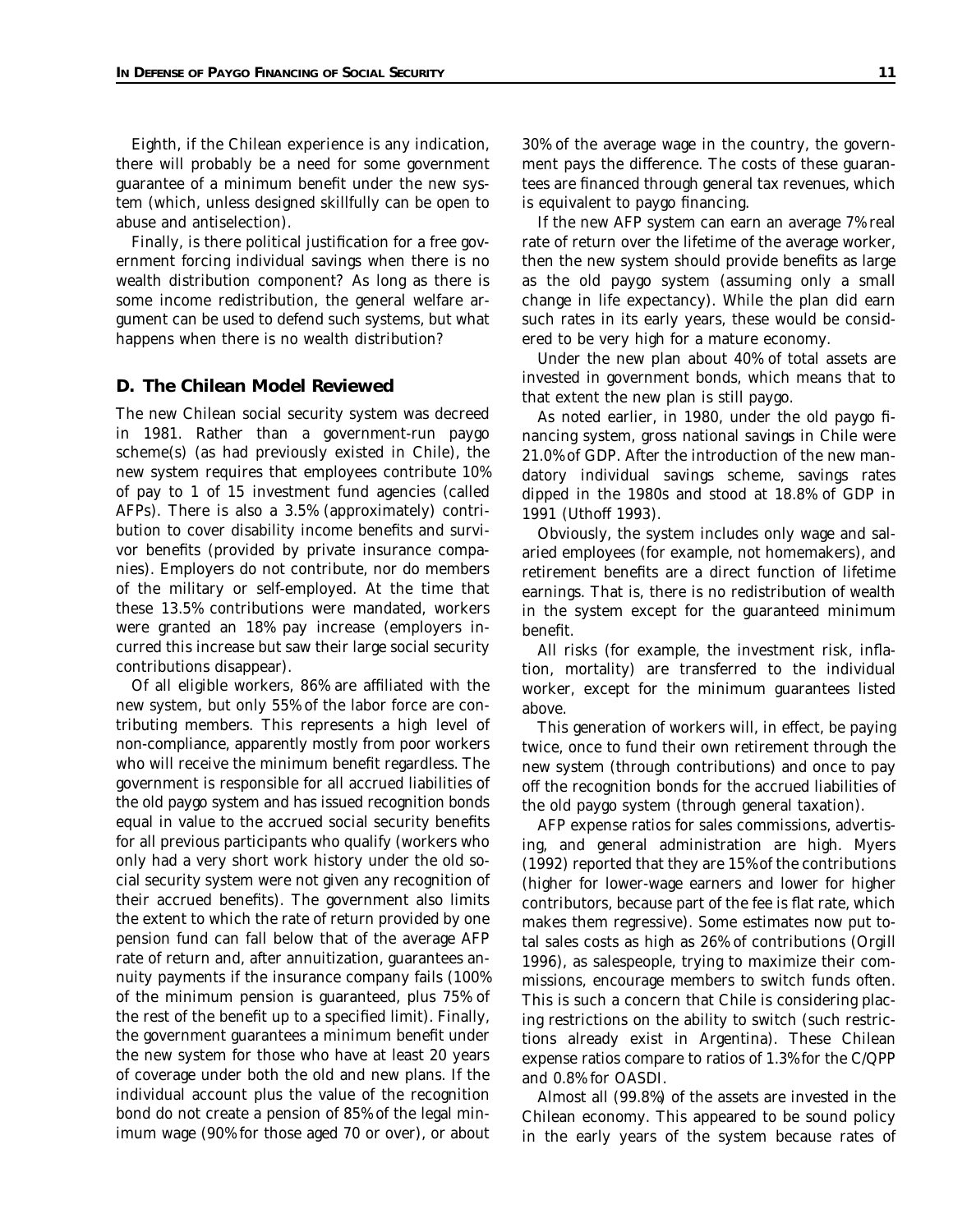So while the Chilean system of mandatory individual savings accounts has been

studied and touted as a model from Britain to Uzbekistan, Chile's free-market pension system is suddenly facing a host of challenges: falling returns, soaring costs, and an overdependence on local economic savings. (Myers 1992)

# **V. CONCLUSION**

This paper has explored at some length the advantages and disadvantages of the prefunding of social security. The thesis is that any public policy that purports to enhance the security of social security must satisfy (all) three criteria:

- It must increase gross national savings.
- Those savings must be used in a manner that increases worker productivity.
- There cannot exist a better method of achieving the first two stated goals.

This paper has reviewed a variety of currently proposed alternatives to the financing of social security under these three criteria and has found many unanswered questions and unsatisfied concerns.

In short, I think that any move away from the present close-to-paygo financing of social security in Canada and the U.S. cannot be defended as preferred public policy.

#### **BIBLIOGRAPHY**

- ASIMAKOPULOS, A. 1984. ''Financing Canada's Public Pensions— Who Pays?'' *Canadian Public Policy* X, no. 2:156–66.
- AARON, HENRY J. 1982. *Economic Effects of Social Security*. Studies of Government Finance. Washington, D.C.: The Brookings Institute.
- AARON, HENRY J., ed. 1988. ''Social Security and the Budget,'' *Proceedings of the First Conference of the National Association of Social Insurance*. Washington, D.C.: University Press of America, Inc.
- AARON, HENRY J., BOSWORTH, BARRY P., AND BURTLESS, GARY. 1992. *Can America Afford to Grow Old? Paying for Social Security*. Washington, D.C.: The Brookings Institute.
- ADAMS, WARREN R. 1967. ''The Effect of Interest on Pension Contributions,'' *Transactions of the Society of Actuaries* XIX:170–93.
- ATKINSON, A. B. 1995. ''Is the Welfare State Necessarily an Obstacle to Economic Growth?'' *European Economic Review* 39:723–30.
- BARR, NICHOLAS. 1993. *The Economics of the Welfare State*. London: Weidenfeld and Nicolson.
- BARR, NICHOLAS, AND WHYRES, DAVID, ed. 1993. *Current Issues in the Economics of Welfare*. New York: St. Martin's Press.
- BARRO, R. J. 1974. ''Are Government Bonds Net Wealth?'' *Journal of Political Economy*, 82:1095–1118.
- BEATTIE, ROGER, AND MCGILLIVRAY, WARREN. 1995. ''A Risky Strategy: Reflections on the World Bank Report Averting the Old Age Crisis,'' *International Social Security Review* Issue 3-4/95. Geneva, Switzerland: International Labor Office and International Social Security Association.
- BROWN, J. DOUGLAS. 1972. *An American Philosophy of Social Security*. Princeton, N.J.: Princeton University Press.
- BROWN, ROBERT L. 1997. *Introduction to the Mathematics of Demography*. 3rd ed. Winsted, Conn.: Actex Publications.
- BURBIDGE, JOHN. 1987. *Social Security in Canada: An Economic Appraisal*. No. 79. Toronto: Canadian Tax Foundation.
- CANADIAN INSTITUTE OF ACTUARIES. 1995. *Troubled Tomorrows—The Report of the Canadian Institute of Actuaries Task Force on Retirement Savings*. Ottawa, Ont.
- CANADIAN INSTITUTE OF ACTUARIES. 1996. *Report of the Task Force on the Future of Canada/Quebec Pension Plans*. Ottawa.
- COWARD, LAURENCE E. 1991. *Mercer Handbook of Canadian Pension and Benefit Plans*. 10th ed. Don Mills: CCH Canadian Limited.
- DALY, MICHAEL, AND WRAGE, PETER. 1981. *The Impact of Canada's Old Age Security Program on Retirement Saving, Labour Supply and Retirement*. Ottawa: Economic Council of Canada.
- DALY, MICHAEL. 1981. *The Effect of the Canada Pension Plan on Personal Retirement Saving: Some New Evidence from Cross-Section Tax Data*. Ottawa: Economic Council of Canada.
- DAWSON, MILES M. 1917. ''Public Pension System on a Reserve Basis?'' *Record of the American Institute of Actuaries* VI: 90.
- DEPARTMENT OF FINANCE. 1996. *An Information Paper for Consultations on the Canada Pension Plan*. Ottawa, Ont.
- DERTHICK, MARTHA. 1979. *Policy Making for Social Security*. Washington, D.C.: The Brookings Institute.
- DEUTSCH, ANTAL, AND ZOWALL, HANNA. 1988. ''Compulsory Savings and Taxes in Singapore,'' *Research Notes and Discussions Paper No. 65.* Singapore: Institute of Southeast Asian Studies, Economic Research Unit.
- DI MATTEO, L., AND SHANNON, M. 1995. ''Payroll Taxation in Canada: An Overview,'' *Canadian Business Economics* (Summer):5–22.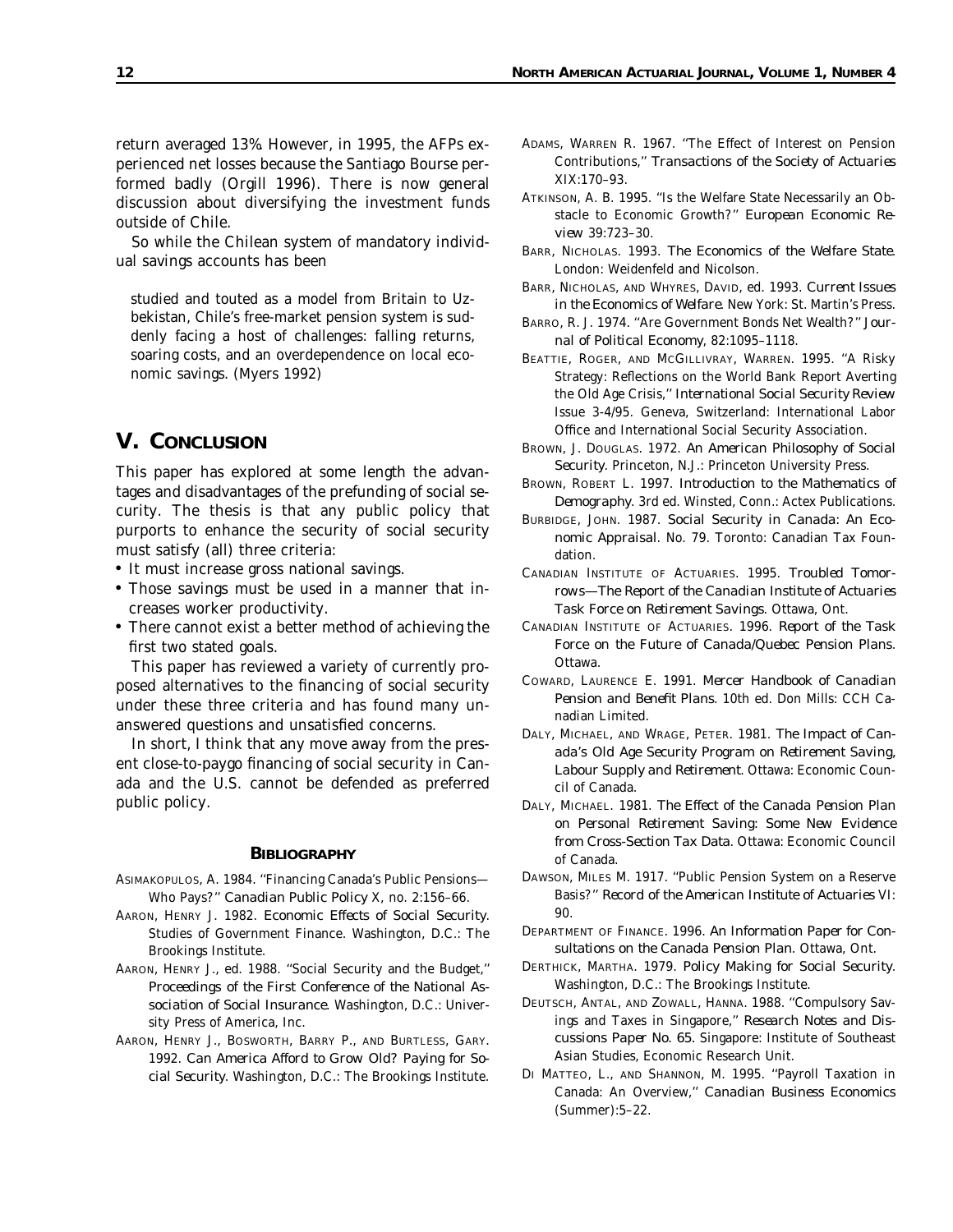- EDWARDH, TONY. 1995. *The AFP: Chile's Response to Income Security in Old Age: Towards Dystopia*. McMaster University Summer Institute on Gerontology: Aging Workforce, Income Security and Retirement, June 7–9, Hamilton, Ontario.
- GREENE, GEOFFREY. 1989. ''Demographics and the Decline in the Saving Rate,'' *DRI/McGraw-Hill U.S. Long-Term Review* (Fall):31–38.
- HOHAUS, REINHARD A. 1936. ''Reserves for National Old Age Pensions: Are They Necessary or Desirable under a Compulsory Contributory Plan?—A Review of Actuarial Opinion,'' *Transactions of the Actuarial Society of America*, XXXVII:330–65.
- HOLZMANN, ROBERT. 1997. *Pension Reform and National Saving: The Chilean Experience*. South Africa: University of Saarland, Department of Economics.
- ITALIANNO, JOE. 1995. *Growth in Supplementary Labour Income: Implications for Tax Revenue, Employment and Participation*. Ottawa: Department of Finance.
- JAMES, STEVEN, MATIER, CHRIS, SAKHNINI, HURNAM, AND SHEIKH, MUNIR. 1995. *The Economics of Canada Pension Plan Reforms*. Working Paper 95-09. Ottawa: Department of Finance.
- KOTLIKOFF, LAURENCE J. 1988. Intergenerational Transfers and Savings. *Journal of Economic Perspectives* 2, no. 2 (Spring):41–58.
- KOTLIKOFF, LAURENCE J, SMETTERS, KENT, AND WALLISER, JAN. 1996. ''Privatizing U.S. Social Security—A Simulation Study,'' *World Bank Economic Development Institute November Conference: Pension Systems: From Crisis to Reform*.
- KRUGMAN, PAUL. 1996. ''A Country Is Not a Company,'' *Harvard Business Review* (January/February):40–51.
- KUNE, JAN B. 1995. *Macro and Micro Considerations in Respect of Financing Complementary Pension Schemes*. Report for the 11th International Conference of Social Security Actuaries, Athens.
- LINTON, M. ALBERT. 1935. ''Reserve Provisions of the Federal Old Age Security Program,'' *Transactions of the Actuarial Society of America* XXXVI:363–80.
- MITCHELL, O. S., AND ZELDES, S. P. 1996. ''Social Security Privatization: A Structure for Analysis,'' *American Economic Review* 86, no. 2:363–67.
- MODIGLIANI, FRANCO. 1988. ''The Role of Intergenerational Transfers and Life Cycles Saving in the Accumulation of Wealth,'' *Journal of Economic Perspectives* 2, no. 2 (Spring):15–40.
- MOORHEAD, ERNEST J., AND TROWBRIDGE, CHARLES L. 1977. ''The Unresolved Decoupling Issue,'' *Transactions of the Society of Actuaries* XXIX:429–52.
- MYERS, ROBERT J. 1992. ''Chile's Social Security Reform (After Ten Years),'' *Benefits Quarterly* 8, no. 3:41–55; addendum, 9, no. 1:102.
- ORGILL, MARGARET. 1996. *''Chile's Pension System Faces Challenges,''* Reuter's News Service, Santiago (electronic), June 20.
- POTERBA, J. M. ed. 1994. *Public Policies and Household Saving*. Chicago, Ill: University of Chicago Press for the National Bureau of Economic Research.
- RICARDO, DAVID. 1817. *On the Principles of Political Economy and Taxation*. Reprinted in 1971, edited by R. M. Hartwell. England: Penguin Books.
- RICHTER, O. C., AND WILLIAMSON, W. R. 1935. ''The Social Security Act of 1935 and the Work of the Committee on Economic Security,'' *Transactions of the Actuarial Society of America* XXXVI:299–362.
- ROBSON, WILLIAM B. P. 1995. *Putting Some Gold in the Golden Years: Fixing the Canada Pension Plan*. No. 76. Toronto: C. D. Howe Commentary.
- ROSA, JEAN-JACQUES. 1982. *The World Crisis in Social Security*, San Francisco, California, Foundation Nationale d'economie politique and Institute for Contemporary Studies. New Brunswick, N.J.: Transaction Books.
- SCHIEBER, S. J., AND SHOVEN, J. B. 1994. ''The Consequences of Population Aging on Private Pension Fund Saving and Asset Markets,'' *National Bureau of Economic Research Working Paper No. 4665*. Cambridge, Mass.
- SINGH, AJIT. 1996. ''Pension Reform, the Stock Market, Capital Formation and Economic Growth: A Critical Commentary on the World Bank's Proposals,'' *International Social Security Review* 49, no. 3:1–23.
- SLATER, DAVID. 1995. ''Reforming Canada's Retirement Income Security System,'' *Canadian Business Economics* no. 1: 47–58.
- SMITH, LEE. 1988. ''Trim That Social Security Surplus,'' *Fortune* 118, no. 5 (August 29):84–89.
- NAGNUR, DHRUVA. 1991. *Longevity and Historical Life Tables 1921–1981 (Abridged), Canada and the Provinces*. Ottawa: Statistics Canada Ministry of Supply and Services.
- TREUIL, PIERRE. 1981. ''Fund Development of an Earnings-Related Social Insurance Plan under Stabilized Conditions,'' *Transactions of the Society of Actuaries* XXXIII:231–50.
- UTHOFF, A. W. 1993. ''Pension system reform in Latin America,'' in *Finance and the Real Economy*, edited by Y. Akyuz, and G. Held. Santiago, Chile: ECLAC, UNCTAD, UNU.
- WEIL, DAVID N. 1993. ''Intergenerational Transfers, Aging, and Uncertainty,'' *Working Paper No. 4477*. Cambridge, Mass.: National Bureau of Economic Research, Inc.
- WILKIN, J. C., BARTLETT, D. K. III, BAYO, F., GOTTLIEB, B. I., AND MYERS, R. J. 1988. ''Measures of Actuarial Balance for Social Insurance Programs,'' *Record of the Society of Actuaries*, 14, no. 1:161–79.
- WILKIN, J. C., BAILIN, S., GOSS, S. G., AND ROWLEY, T. A. 1988. ''Long Range Costs of Social Insurance,'' *Record of the Society of Actuaries* 14, no. 1:271–304.
- WORLD BANK. 1994. ''Averting the Old Age Crisis: Policies to Protect the Old and Promote Growth,'' *World Bank Policy Research Report*. New York: Oxford University Press.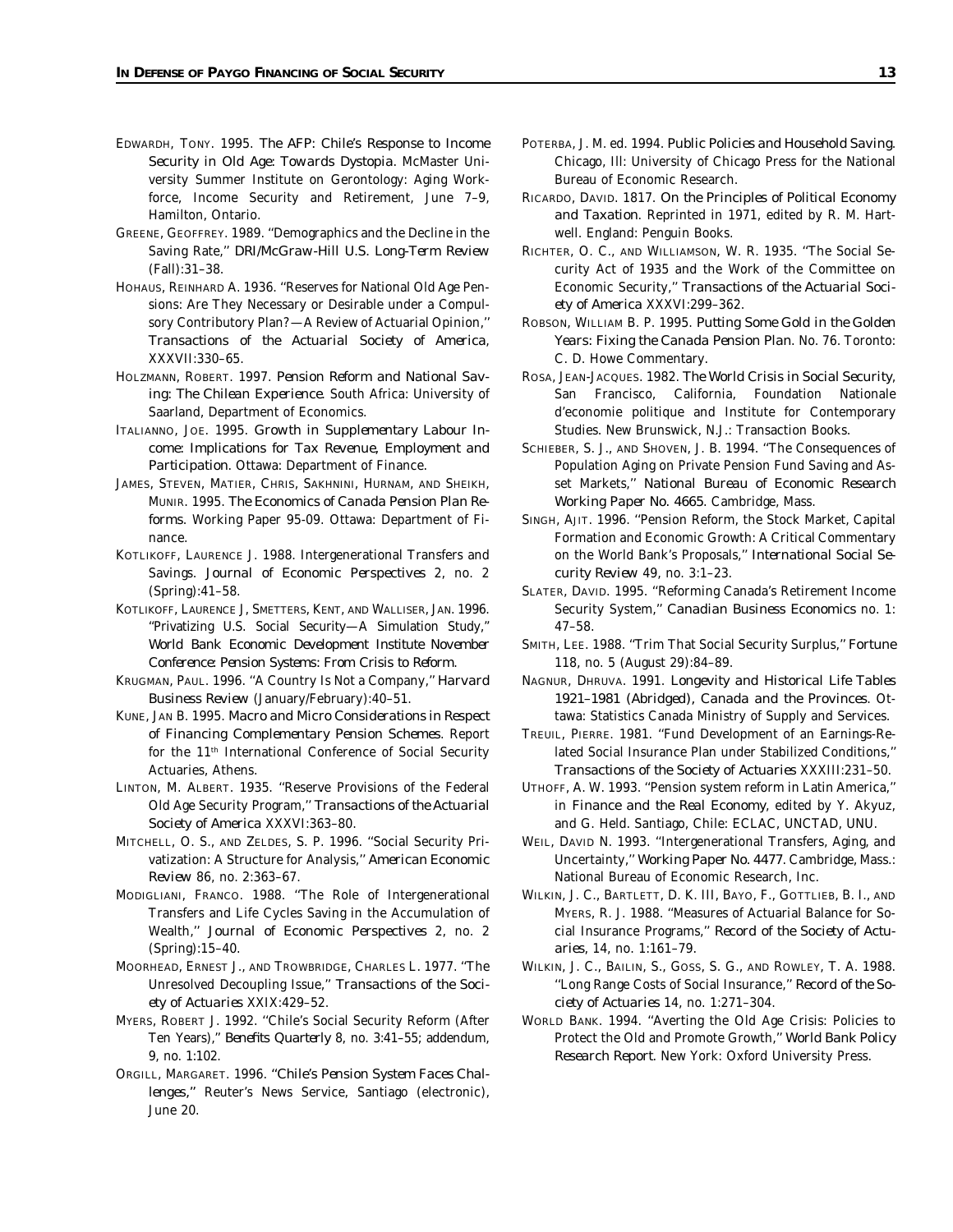# **Discussions**

## **BERNARD DUSSAULT**\*

Once again, I commend Professor Brown for his valuable contribution to the discussion of the critical issues generally underlying social insurance programs. Financing is likely the most critical one, and Rob raises several issues and questions that deserve to be highlighted and discussed.

It is comforting that Pierre Treuil's (1981) paper, ''Fund Development of an Earnings-Related Social Insurance Plan under Stabilized Conditions'' still receives the attention it deserves within the scientific community interested in social programs. The paper develops a series of simple mathematical equations for the fundamental aspects of pension plan financing, be it *no* funding at all (that is, paygo), *full* funding, or *partial* funding.

Using his equations, it can be shown (refer to the complete demonstration at the end of these comments) that the nominal internal rate of return, under stabilized conditions, for an earnings-related pension plan strictly financed on a paygo basis is equal to the annual increase in total earnings, *e*. Given that the rate of return for a fully funded plan corresponds to the yield, *i*, on the fund, the nominal rate of return on a partially funded plan lies somewhere between *e* and *i* in accordance with the degree of funding (or the funding ratio *FR*, which corresponds to the ratio of the actual partial fund to the theoretical fund that would be on hand if the plan were fully funded).

Page 101 of the 15th CPP actuarial report provides further information on the nominal internal rates of return. It is also convenient to present such rates in real terms (which will likely be done in subsequent CPP reports), because a nominal return does not account for the portion of the investment earnings that inflation erodes over time. Obviously, this more accurate characterization of a rate of return (that is, real versus nominal) applies whether or not a pension plan includes price-indexed benefits.

I consider that Professor Brown's characterization of a ''prefunded'' plan is somewhat loose. Indeed, in his view, any plan creating investable funds measurably larger than the equivalent of two years of benefits would fall in that category. The level of two years is

quite arbitrary, and the notion of measurability is vague at best.

In contrast, Treuil's (1981, p. 243) paper offers a simple objective standard against which the *FR* can be measured. He develops the following equation (Treuil 1981, Eq. 19) for the full-fund/benefit ratio (*FFBR*), which corresponds to the ratio of the full fund at the end of a given year to the next year's benefit payments, of a fully funded plan under stabilized conditions:

$$
FFBR = \frac{\ln(PGR) - \ln(FCR)}{\ln\left(\frac{1+i}{1+e}\right)}
$$

where

 $FFBR = full$ -full-fund benefit ratio

 $PGR = PAYGO$  rate

 $FCR = full cost rate (that is, normal cost)$ 

 $i =$  annual nominal yield on the fund

 $e =$  annual nominal increase in (employment) earnings.

Using ultimate values (as a proxy for stabilized values) projected in the 15th CPP actuarial report, namely, 0.1425 for *PGR*, 0.1050 for *FCR*, 0.06 for *i* and 0.05 for *e*, we obtain for *FFBR*, in respect of the existing CPP, a value of 31.8. For the CPP changed as under the federal-provincial agreement, the *FFBR* would equal about 26.

These results can be used to measure the *FR* of the CPP. With a two-year fund, for example, *FR* would be equal to 6.3% (that is, 2/31.8). With a 5-year fund as contemplated by the federal-provincial agreement, the *FR* would be equal to 19.2% (that is, 5/26). It cannot be objectively stated that the changed CPP would thereby move from a paygo to a ''prefunded'' category. But tripling the funding ratio from 6% to 19% still leaves the CPP at a relatively low (partial) level of funding. And it allows its real internal rate of return, measured using the dynamic actuarial valuation model, to increase from about 1.6% to about 1.9% per annum. As explained by Professor Brown, this is a true increase in the real return at the microeconomic level but not necessarily at the macro level.

## **Demonstration Regarding the Internal Rate of Return**

#### **To Be Demonstrated**

For an earnings-related pension plan that is financed on a pay-as-you-go basis, the internal rate of return is equal, under stabilized conditions, to the assumed

<sup>\*</sup>Bernard Dussault, F.S.A., F.C.I.A., is Chief Actuary, Public Insurance and Pension Programs, in the Office of the Superintendent of Financial Institutions Canada, 255 Albert, Kent Square, 12th Floor, Ottawa, Canada K1A 0H2.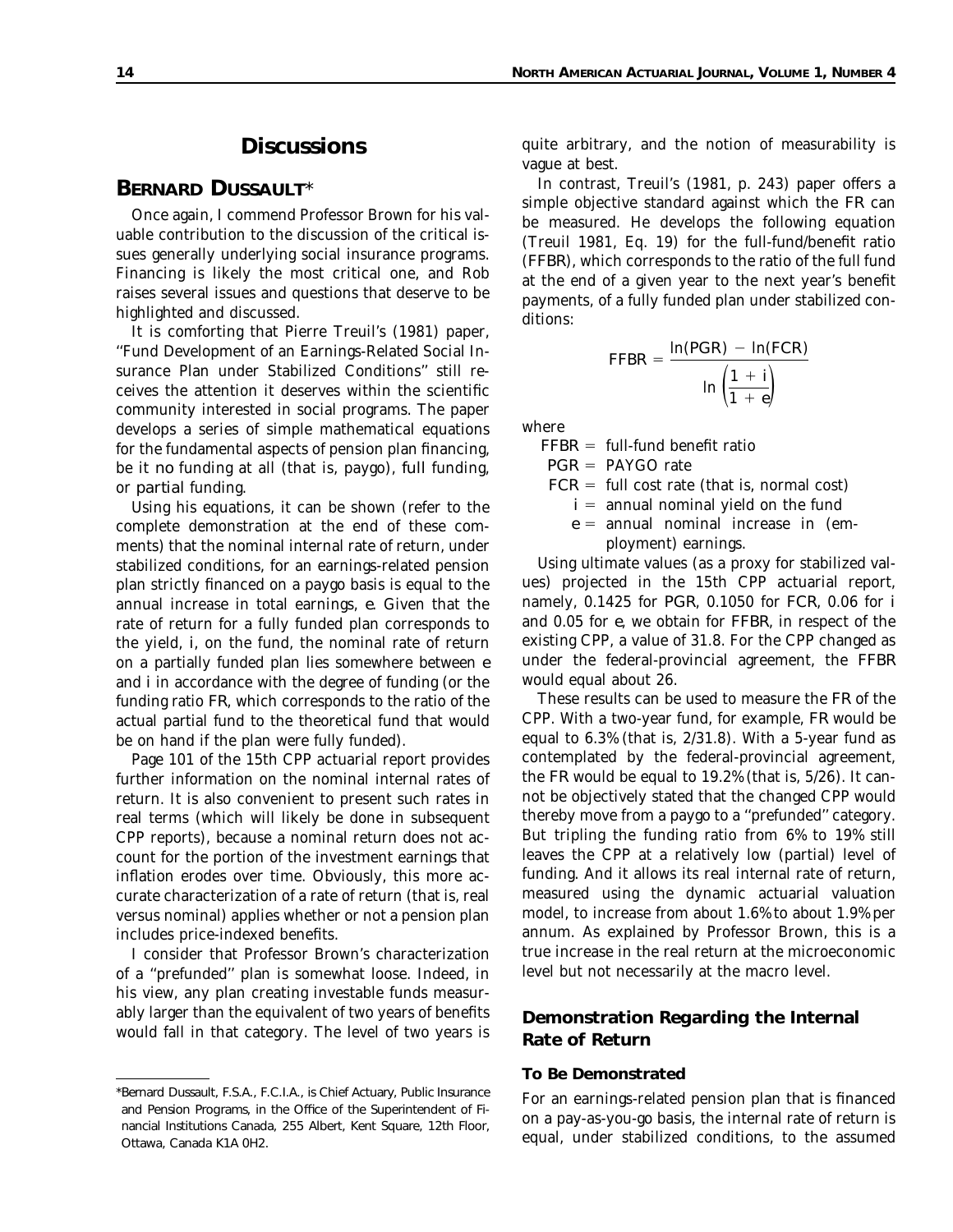rate of increase in total employment earnings, and hence to the projected annual rate of increase in either contributions or benefits. *Stabilized conditions* means economic projections based on constant economic assumptions (rates of increase in average employment earnings and in prices) and on an initial stabilized population projected using its underlying constant demographic assumptions (fertility, migration, and mortality). For example, a stabilized population does not necessarily itself remain constant over the years but is deemed to increase at a constant annual rate of increase.

#### **Definitions**

- $x = a$ ge last birthday
- $\omega$  = terminal age of the lifespan
- $p =$  assumed constant annual rate of increase in the population by age, sex, and calendar year
- $s =$  assumed constant annual rate of increase in average employment earnings by age, sex, and calendar year
- $e = (1 + p)^*(1 + s) 1 =$  assumed constant annual rate of increase in total employment earnings by age, sex, and calendar year
- $IRR = the unknown internal rate of return under$ lying the transaction consisting of contributions and benefits under the earnings-related social insurance plan
- $B_x^n$  = Total benefits payable during year *n* following attained age *x* of beneficiaries
- $S_x^n$  = Total employment earnings during year *n* following attained age *x* of contributors
- $PGR =$  pay-as-you-go rate

#### **Derivation**

As shown in Treuil's note (1981, appendix E) under stabilized conditions, the paygo rate is constant over the years. This means that irrespective of the value *n* (year),

$$
PGR = \frac{\sum_{x=65}^{\infty} B_x^n}{\sum_{x=18}^{64} S_x^n}
$$

The following demonstration rests on the implicit assumption that labor participation rates are constant over the years. For sake of simplicity, it is also assumed that:

• Contributions and benefits are paid annually in advance at the beginning of the year starting with the contributor's or beneficiary's (*x*-th) birthday.

- The contributory period runs from attainment of age 18 to (including) attainment of age 64
- The retirement pension benefits are payable annually from attainment of age 65 to the beginning of the terminal age.

To measure the internal rate of return underlying the financial transaction consisting of contributions and benefits in respect of a given cohort of people (that is, all persons born in a given calendar year of birth), the present value of the cohort's contributions must be equated with the present value of the cohort's benefits, and the rate of return that renders these two entities equal must then be found one way or another (for example, isolation, trial and error). Under static conditions (that is, static assumptions regarding all economic and demographic factors, like employment, inflation and fertility rates) this financial transaction corresponds to:

present value of contributions

 $=$  present value of benefits

Therefore,

$$
PGR \cdot \sum_{x=18}^{64} v_{IRR}^{x-18} \cdot S_x^{n+(x-18)}
$$
  
=  $v_{IRR}^{65-18} \cdot \sum_{x=65}^{\infty} v_{IRR}^{x-65} \cdot B_x^{(n+65-18)+(x+65)},$ 

where  $\nu$  corresponds to the present value (discounting factor) using the rate *IRR* as the discount rate (for example,

$$
\nu^{(65-18)} = \frac{1}{(1 + \text{IRR})(65 - 18)}.
$$

Isolating the PGR in the equation above, we obtain

$$
PGR = \nu_{IRR}^{47} \cdot \frac{\sum_{x=65}^{\infty} \nu_{IRR}^{x-65} \cdot B_{x}^{(n+47)+(x-65)}}{\sum_{x=18}^{64} \nu_{IRR}^{x-18} \cdot S_{x}^{n+(x-18)}}.
$$

But under stabilized conditions, even for a price indexed plan,

$$
B_x^{n+1} = B_x^n \cdot (1 + e)
$$
  

$$
S_x^{n+1} = S_x^n \cdot (1 + e).
$$

Therefore, replacing these values for *B* and *S* in the equation for the *PGR* above, we have

$$
PGR = \frac{v_{IRR}^{47} \cdot \sum_{x=65}^{\infty} v_{IRR}^{x-65} \cdot B_x^n \cdot (1+e)^{47+(x-65)}}{\sum_{x=18}^{64} v_{IRR}^{x-18} \cdot S_x^n \cdot (1+e)^{x-18}}.
$$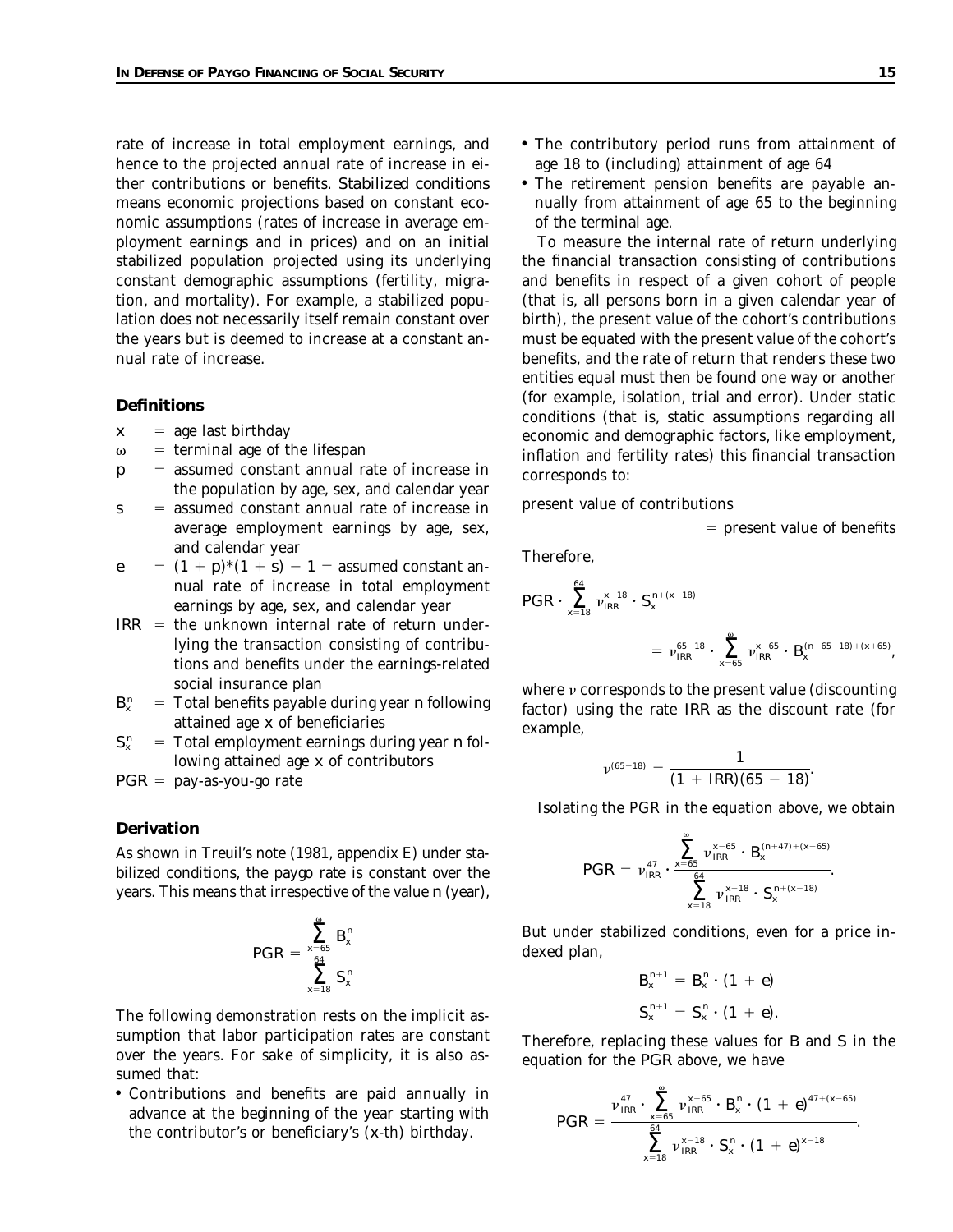Setting IRR equal to *e*, the above equation reduces to

$$
PGR = \frac{{\nu_e}^{47} = \sum\limits_{x=65}^\infty B_x^n \cdot {(1+e)}^{47}}{\sum\limits_{x=18}^{64} S_x^n},
$$

which finally reduces to

$$
PGR = \frac{\sum_{x=65}^{\infty} B_x^n}{\sum_{x=18}^{64} S_x^n}.
$$

*n*

This expression for the *PGR* remains, having replaced *IRR* by *e*, a correct expression for the *PGR* since it corresponds to its definition under stabilized conditions. Therefore, *e*, the rate of increase in total annual employment earnings, is a solution for the internal rate of return *IRR*. It can be demonstrated that there is one positive solution, but it is not the intent here to go into this kind of development.

#### **REFERENCE**

TREUIL, PIERRE. 1981. ''Fund Development of an Earnings-Related Social Insurance Plan under Stabilized Conditions,'' *Transactions of the Society of Actuaries* XXXIII:231–49.

# **FRED KILBOURNE**\*

Professor Brown has ensured that I will remain a convert to paygo financing of social security programs. But does he realize the risk that his cogent reasoning may lead us, him and me, off the spectrum of acceptable religions and into the darkness of the cult of libertarianism? Let me explain.

I admit to ''a natural predisposal to favor prefunding,'' whether by reason of actuarial training or childhood experiences or DNA wrinkle. But consideration of social insurance financing in the light of grown-up experiences led directly to the paygo temple, where I found Rob Brown writing his paper. As promised in his introduction, the paper is not a balanced discussion of the issues but rather a defense of paygo financing as preferable to full funding. Among the reaons he explores that favor paygo are the following:

- Government may use social insurance funds to finance unrelated expenditures.
- Taxes will have to be raised to pay off social insurance bonds when they are redeemed.
- Interest rates will go up if the prefunding is by means of government bond offerings.
- Government may exert undue control over companies if the prefunding is by means of stock purchases.
- Large funds may be an attractive nuisance to politicians intent on expanding social insurance benefits.
- The higher payroll taxes needed to support prefunding may hurt the creation of new jobs.
- Higher taxes mean fewer dollars available to individuals for private-sector retirement plans.
- Funds may be used for purely political purposes, including even payoffs and fraud.

So paygo financing is better than full funding for the reasons listed, among others. Indeed, and unfortunately this is true in the real world of grown-up experience, as opposed to the actuarial world for which we all pine. But why must we settle for better? Why not go for best? Deeper cuts in available funds are surely warranted when government expenditures on balance harm those they pretend to help. If higher payroll taxes hurt job creation, perhaps lower taxes will lead to increased job opportunities. And as for fraud, the best prevention may be reduced spending opportunities for a government with a proven track record that includes selling a paygo social insurance system as being fully funded, using social insurance funds to mask a portion of the national debt, and ignoring the looming demographic crisis while pretending to balance the medical part of the system by means of price controls and the shift of home medical care costs to an off-book account, among many other examples of flat-out fraud.

Write on, Professor, and lead us to the promised land at which you have pointed.

# **ROBERT J. MYERS**\*

Professor Brown has contributed yet another monumental paper on the financing of social security programs to the actuarial literature. He ably presents the overwhelming arguments in favor of paygo financing—but then, I may be biased in my views because I have strongly believed in this procedure for many years! He reinforces his conclusions in favor of paygo

<sup>\*</sup>Fred Kilbourne, F.S.A., F.C.I.A., F.C.A.S., F.C.A., is Independent Actuary at the Kilbourne Company, 12526 High Bluff Dr., Suite 235, San Diego, Calif. 92130.

<sup>\*</sup>Robert J. Myers, F.S.A., F.C.A.S., F.C.A., A.I.A., is Professor Emeritus at Temple University in Silver Spring, Maryland, and a former Executive Director of the National Commission on Social Security Reform and former Chief Actuary of the Social Security Administration. His mailing address is 9610 Wire Avenue, Silver Spring, Maryland 20901.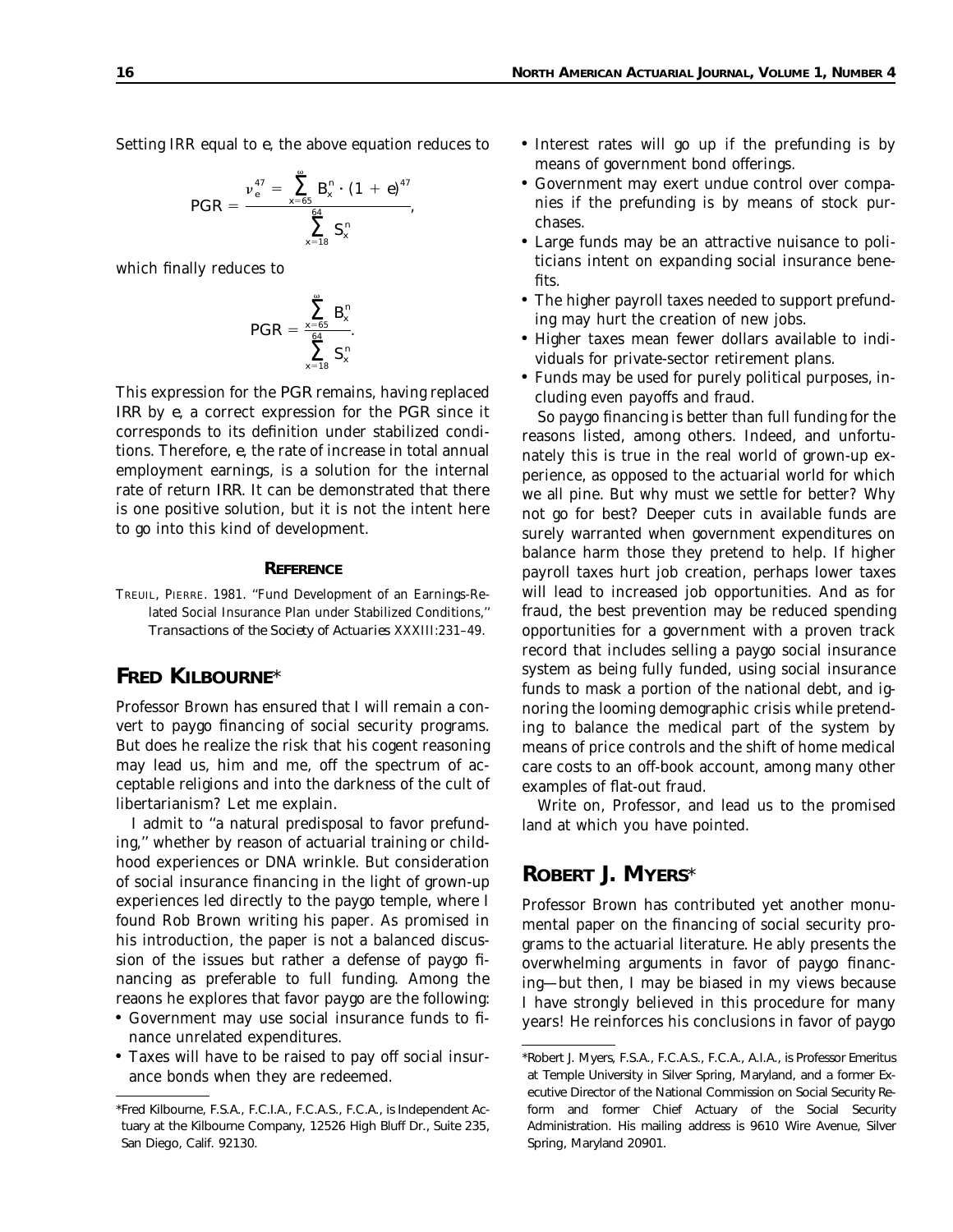financing—as so well-stated in the last paragraph of his paper—by carefully analyzing the diverse literature on this subject (generally written by economists).

I agree with Professor Brown's analyses and conclusions in almost all respects, so here I discuss only a few small differences of views. He defines paygo funding as involving a fund balance that is ''not expected to exceed two years' worth of benefit expenditures (or if so, only slightly).'' In my opinion, such fund ratio should not be more than 100% and preferably should be about 75%.

On the basis of the intermediate-cost estimate in the 1997 Trustees Report, under which the fund ratio for OASDI (including the relatively small outgo for administrative expenses) at the beginning of 1997 is 153% and grows to a maximum of 264% in 2010, Professor Brown classifies the funding as being paygo. On the other hand, I would not do so, but rather define it as ''temporary partial-reserve'' funding.

More important than the present situation, however, is to consider the original intent when the OASDI program was last reformed (in 1983). The intermediatecost estimate made then showed a fund ratio of 115% in 1983, increasing to a maximum of about 540% during 2015–19 and then decreasing to 44% in 2060. Certainly, paygo funding was not present!

Professor Brown states that ''only 55% of the labor force are contributing members'' in the Chilean program. I believe that this is a misinterpretation of the data. This figure really represents the ratio of the contributors in December to the total number of nonretired persons then alive who have ever contributed to the program in the past (many of whom were not in the labor force in that December and thus did not have contribution liability). Nonetheless, I agree that there is a large amount of noncompliance, although this is not necessarily concentrated, as Professor Brown states, among poor workers. The latter do need substantial length of coverage to qualify for the minimum benefit, although they do have a great incentive to underreport their wages for contribution purposes, because they will only get the minimum pension anyhow.

# **KRZYSZTOF M. OSTASZEWSKI**\*

Professor Brown's paper provides a review of arguments for pay-as-you-go (paygo) systems of retirement provision. This is a timely topic in view of the worldwide crisis of such systems. Paygo was created about a century ago by Chancellor Bismarck and gradually adopted in a very large number of countries worldwide. The last decade has brought about increased debate about validity of paygo as a method of retirement benefits provision. Unfortunately, such debate is held simultaneously in four areas, with very little overlap among them. Actuaries are very familiar with the actuarial debate but often complain about being excluded from the political and economic debates, which have greater overlap. Yet again actuaries seem to ignore the fourth area, the financial one, which seems to be completely absent from the actuarial perspective.

The financial pricing of insurance products has gradually become a reality for actuaries. It is no longer possible to price insurance on a static costplus-profit-margin basis. Actuaries understand that insisting on cost-plus pricing will eventually make insurance companies obsolete, as alternative risk financing methodologies can be (and are) developed by other financial institutions and capital markets. In the area of social insurance actuarial science, we are, however, persistently stuck in the 1950s.

# **To Prefund or Not To Prefund Is Not the Question**

Professor Brown presents the current crisis of paygo as a debate of funding versus prefunding. Such presentation is astute politically, because it exploits the low level of understanding of capital markets among the general public, but it is such a far cry from the issue being debated that one must only wonder why such misrepresentation appears at all in the actuarial literature.

Paygo's rise and fall coincided with the rise and fall of the command economy. Given the fate of command economies, it would be most interesting to exploit the parallels. In the heydays of socialism, Ludwig von Mises proclaimed that socialism would eventually fail because in the absence of markets, centralized economic decision-makers would be unable to determine prices of resources, and thus would be blinded into repeated misallocations of such resources. World War II and the Vietnam War prolonged the life of socialism by forcing the free world into some command approaches under military stress. A period of prolonged peace meant a quick end to socialism. As Polish comedian Jan Pietrzak once said about the command economies of Eastern Europe: ''You would naturally expect the bosses of the national economy, who decided about everything, from the prices of

<sup>\*</sup>Krzysztof M. Ostaszewski, A.S.A., Ph.D., is Professor of Mathematics and Actuarial Program Director, University of Louisville, Louisville, Kentucky 40292.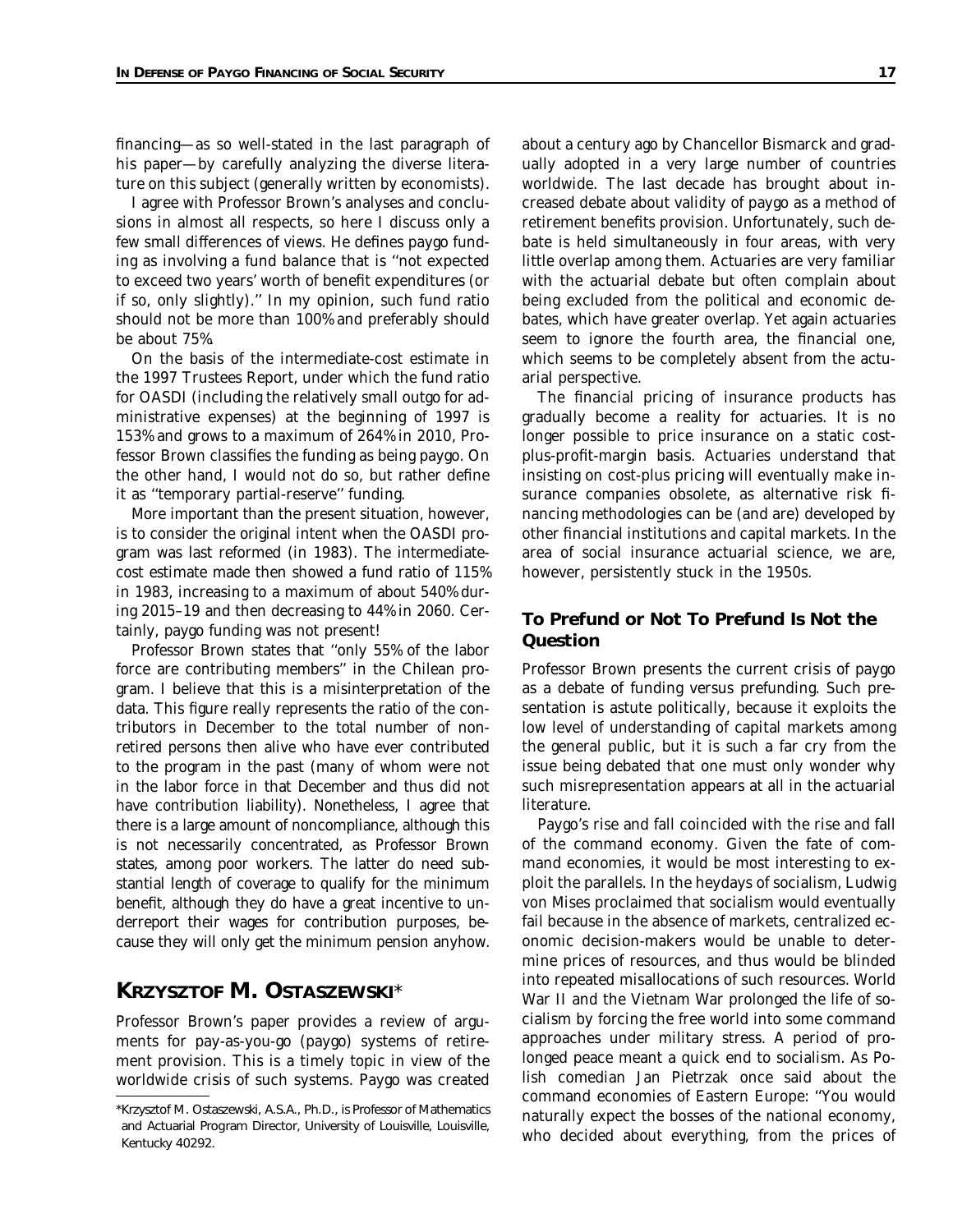shoes and milk, to investments in steel plants and wages of rock singers, to be wrong about half of the time. This is how randomness normally works. Yet they were nearly always wrong. One almost wanted to beg them to do something opposite to what their scientific calculations were saying. No such luck.''

Government can affect the economic affairs in three ways not directly related to its key function of creating a legal structure for the country. They are:

- Government ownership of means of production
- Government setting prices of goods and services
- Government taxing of economic activities.

The first two of the above have been thoroughly discredited through the experience of command economies. The third one is considered a necessity, because government must raise revenues for its functioning (but this does beg a question of what should be taxed . . .).

Yet it is hard to deny that social insurance constitutes government ownership of means of production of insurance products. OASDI and CPP/QPP are nationalized insurance companies. This is typically countered by saying that they do not just provide insurance (code word: ''individual equity'') but also social assistance (code word: ''social adequacy''). Let us not forget the obvious—so did all national enterprises in all command economies. This is why they were nationalized.

Furthermore, social insurance systems set prices of insurance products (retirement annuities) without regard for market prices. And while in the area of ownership of means of production, social insurance in the United States and Canada can be considered a minor factor, because there is a large private sector in the insurance industry, its effect on pricing is major. Repeated studies of Robert Myers have established that Social Security and Medicare have granted benefits many times (as much as ten times) more than the actuarial accumulated value of payroll taxes paid, not just for the poor (which social adequacy calls for) but for entire generations. This means that off-balancesheet accumulated obligations of social insurance have collateralized the wages of future generations, and such collateralization far exceeds any official measure of public debt. Obligation to pay is an obligation to pay, and it will have the same effects in the future, regardless of whether we call it public debt or social insurance benefits promises. Social insurance is fully funded with our children's and grandchildren's wages. Nowhere else, neither in politics, nor in economics, nor in finance, is this a debate about prefunding. If actuaries continue debating this as a

''prefunding versus paygo'' issue, then actuaries will become equivalent to medieval scholars debating devils on the pinhead.

The debate is about moving the insurance companies embedded in OASDI and CPP/QPP to the private sector. It is about privatization.

### **Old Age Crisis?**

Neither is the issue demographics. If indeed babyboomers were the problem, they would have saved for their own retirement. But they have not because capital assets embedded in social insurance have been grossly mispriced, thus communicating false signals to the boomers. When they were young, they perceived Social Security and CPP/QPP as providing a comfortable living. Now they repeatedly hear that they should not count on receiving any money from social insurance. The irony lies in the fact that ''no money from Social Security'' is an optimistic scenario. The alternative has been presented in many countries worldwide—raise payroll taxes to astronomical levels and make social insurance the only system of retirement provision. That is one more lesson we have learned from command economies: the government owner of the means of production finds it difficult to coexist with private-sector competitors and usually seeks a monopoly. The pessimistic scenario may indeed be that we will also receive our Social Security checks, and only those checks.

Professor Brown claims also that there has been a historical change in the economic assumptions of the system, because wages are not growing as they used to historically (''The future ain't what it used to be''). Yet in the U.S., income from capital constitutes about 80% of national income, as it used to. Yes, the share of wages has fallen. But the share of proprietors has risen. People choose to be self-employed. They derive their incomes differently. And the growth of the overall economy, while stagnated in the 1970s, has taken a decisive upturn in the 1980s, and indeed in the U.S. we are suddenly surprised by the national income growth exceeding that of the gross domestic product since 1995. What can be said is that people do not care to be paid in wages as much as they used to. Could social insurance payroll taxes be a reason for that? Could Chile's noncompliance figures be artificially inflated by Professor Brown, while projecting an artificially optimistic picture of compliance in the U.S. and Canada? How is it possible that social insurance has sunk so deeply into a crisis during a period of long economic expansion? The fate of social insurance is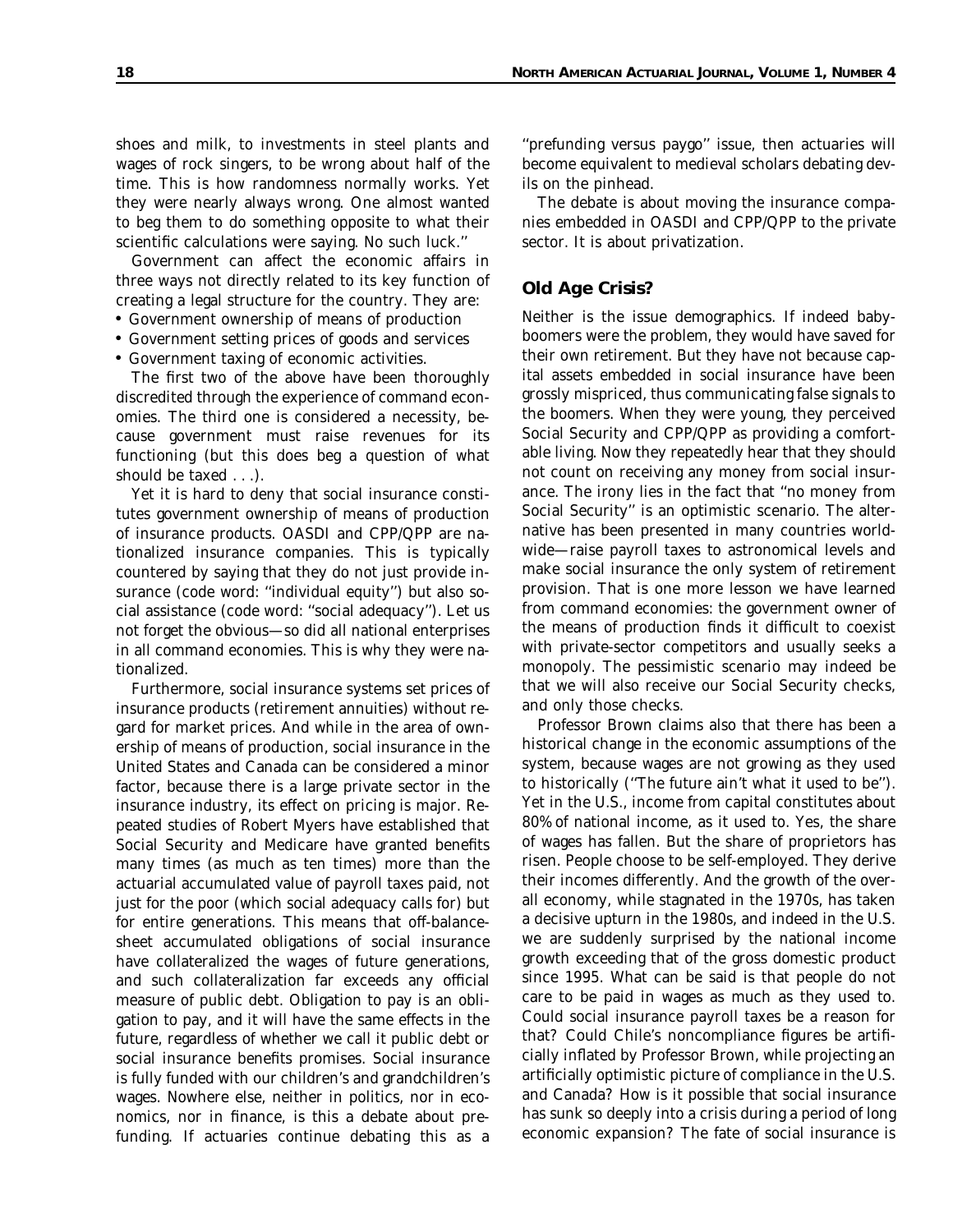indeed explained best by the Yogi Berra Law of Economics: ''If people do not want to come to the ballpark, ain't nobody gonna stop them.''

## **Who Exactly Claimed That ''Fallacy of Composition''?**

Professor Brown attributes a fallacy of composition to his imaginary opponents. Yet I know of no one who proposes privatization and puts forth such fallacies. Professor Brown does not name anyone either. In reality, privatization is proposed because economic decision-makers should know the prices of resources they use. I personally support privatization because I want people to feel their pain. It is politically expedient to tell others that we feel their pain, but no medical professional would suggest that we eliminate pain altogether. It is politically expedient to promise people a free lunch and not having to worry about retirement, but proposing complete removal of the link between individual savings and individual retirement is the economic equivalent of the elimination of pain. And let us remember that nobody can really feel our pain; other people can only offer us either painkillers or hallucinatory drugs.

Private savings is not ''demographically immune.'' Private savings produces information about forward prices of resources, as embedded in capital markets. If we want to retire, we must take forward positions.

Is an economy in which resources are priced by all, not by centralized government decision-makers, "safer"? If variance is the measure of risk, then such an economy is riskier. If probability of living in poverty is the measure of risk, then such economy is indeed safer. There is no ''composition'' involved in this argument.

''The real security is the healthy economy,'' as Professor Brown says. Can we achieve such economy without free markets for retirement provision? Can we achieve it with government ownership of means of production, central planning of prices, and central planning of our retirement?

#### **Show Me the Money?**

Because Professor Brown misrepresents the alternative to paygo as ''funding'' (while a ''funded'' government scheme is even more than paygo a centralized government ownership of the economy), he manages to yet again revive the ''double'' payment myth. He claims that if we privatize, young people will have to pay for their own retirement and for current retirees.

Alas, they have to do that in paygo as well. Because this is achieved with the same cash flow, we are to believe that there is no ''double payment.'' In privatization, this one cash flow also achieves both purposes, but miraculously becomes two entries. To those who still believe this, I suggest that they consider for a moment accounting for received payroll taxes if OASDI or CPP/QPP were not a government entity. What would be the liability created by the premium received?

The myth is appealing to the uninformed, because it ''shows them the money.'' But money is not tangible. Money is not a real object. Money is an abstract concept. Nobody can ''show me the money.'' Money is an abstract measure of human labor. We do use different units in measuring labor in different jurisdictions, and prices of labor do fluctuate. Forward labor, which we buy when we save for retirement, has uncertain prices. This is how all forward markets work. But I purchase forward labor regardless of whether my retirement savings flows to government or to the private sector. The difference lies only in the method of pricing of my purchase.

If I am required to purchase forward labor at prices set by Social Security actuaries by giving up 12.4% of my wages, I can only pray that government actuaries can calculate correctly. Yet as Professor Maltsev, onetime adviser of President Gorbachev pointed out, there was once a man in Moscow who was responsible for setting more than 20 million prices for the entire empire of the Soviet Union. That man must have been a genius. That man should have been put forth as a candidate for the Nobel Prize in Economics, or maybe a special Nobel Prize of Prizes of the Twentieth-Century Command Economy Experiment.

#### **Chile**

Professor Brown lists the failings of the Chilean privatization of paygo social insurance. Just like all criticisms of capitalism, this one is also really a veiled compliment. Low compliance in Chile? You do not have to comply any more in Chile if you have saved enough. Falling returns? Then Great Britain in 1897, when it refunded its national debt at 2.5%, must have been at the very bottom of its economic crisis. Falling savings rate? Not according to the official Chilean government figures. But savings rate is measured differently by different people. Regardless of measurement, Chile has a higher savings rate than the U.S., Canada, or Germany. And Chileans can see how much they earn on their savings; so if it is not enough, they